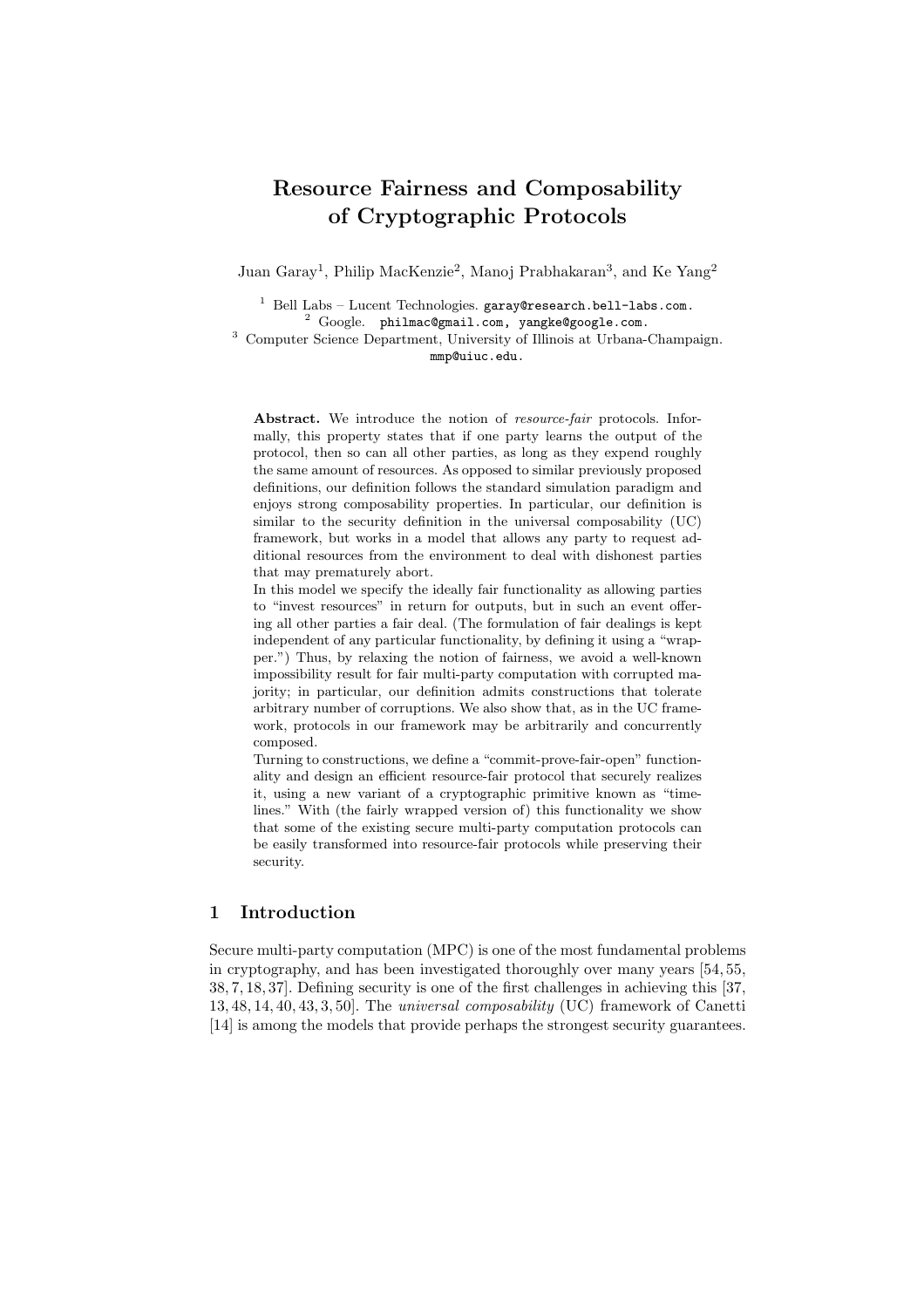A protocol  $\pi$  that is secure in this framework is guaranteed to remain secure when arbitrarily composed with other protocols, by means of a "composition theorem."

In this paper we investigate a less studied aspect of multiparty computation, namely fairness. Informally, a protocol is fair if either all the parties learn the output of the function, or no party learns anything (about the output).<sup>1</sup> Clearly, fairness is a very desirable property for secure MPC protocols, and in fact, many of the security definitions cited above imply fairness. (See [40] for an overview of different types of fairness, along with their corresponding histories.) Here we briefly describe some known results about (complete) fairness. Let  $n$  be the total number of participating parties and t be the number of corrupted parties. It is known that if  $t < n/3$ , then fairness can be achieved without any set-up assumptions, both in the information-theoretic setting [7, 18] and in the computational setting [38, 37] (assuming the existence of trapdoor permutations). If  $t < n/2$ , one can still achieve fairness if all parties have access to a broadcast channel; this also holds both information theoretically [51] and computationally [38, 37].

Unfortunately, the above fairness results no longer hold when  $t \geq n/2$ , i.e., when a majority of the parties are corrupted. In fact, it was proved that there do not exist fair MPC protocols in this case, even when parties have access to a broadcast channel [19, 37]. Intuitively, this is because the adversary, controlling a majority of the corrupted parties, can abort the protocol prematurely and always gain some unfair advantage. This impossibility result easily extends to the common reference string (CRS) model (where there is a common string drawn from a prescribed distribution available to all the parties).

Nevertheless, fairness is still important (and necessary) in many applications in which at least half the parties may be corrupted. One such application is contract signing (or more generally, the fair exchange of signatures) by two parties [8]. To achieve some form of fairness, various approaches have been explored. One such approach adds to the model a trusted third party, who is essentially a judge that can be called in to resolve disputes between the parties. (There is a large body of work following this approach; see, e.g., [2, 12] and references therein.) This approach requires a trusted external party that is constantly available. Another recent approach adds an interesting physical communication assumption called an "envelope channel," which might be described as a "trusted postman" [42].

A different approach that avoids the available trusted party requirement uses a mechanism known as "gradual release," where parties take turns to release their secrets in a "bit by bit" fashion. Therefore, if a corrupted party aborts prematurely, it is only a little "ahead" of the honest party, and the honest party can "catch up" by investing an amount of time that is comparable to (and maybe greater than) the time spent by the adversary. (Note that this is basically an ad hoc notion of fairness.) Early works in this category include [8, 27, 30, 39, 4,

<sup>&</sup>lt;sup>1</sup> This property is also known as "complete fairness," and can be contrasted with "partial fairness," where fairness is achieved only when there are certain restrictions on corruption of parties [40].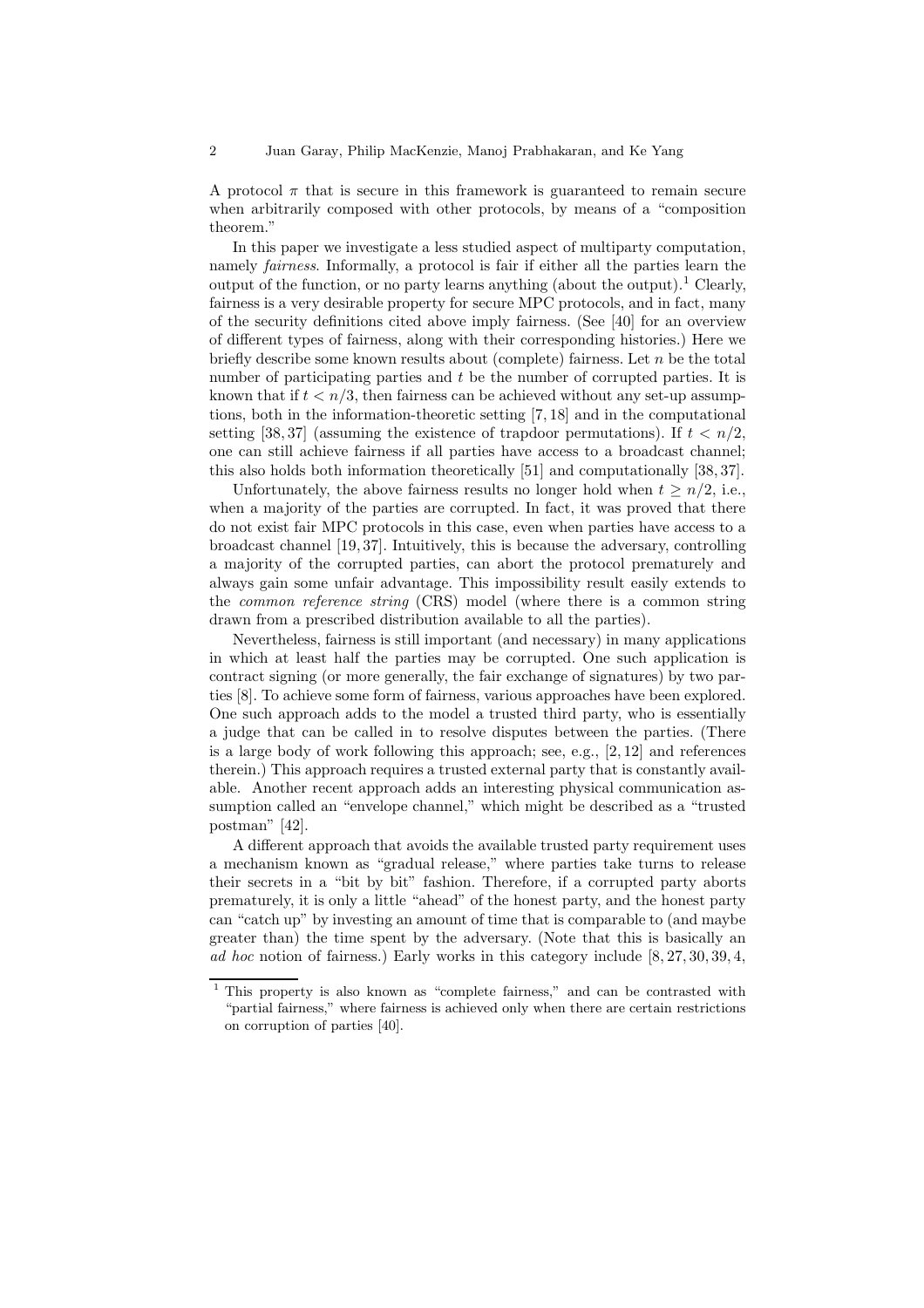23]. More recent work has focused on making sure — under the assumption that there exist problems, such as modular exponentiation, that are not well suited for parallelization<sup>2</sup> — that this "unfairness" factor is bounded by a small constant [11, 36, 49]. As we discuss below, our constructions also use a gradual release mechanism secure against parallel attacks.

Resource fairness. In this paper we propose a new notion of fairness with a rigorous simulation-based security definition (without a trusted third party), that allows circumvention of the impossibility result discussed above in the case of corrupted majorities. We call this new notion resource fairness. In a nutshell, resource fairness means that if any party learns the output of a function, then all parties will be able to learn the output of the function by expending roughly the same amount of resources. (In our case, the resource will be time.) In order to model this, we allow honest parties in our framework (both in the real world and in the ideal process) to request resources from the environment, and our definition of resource fairness relates the amount of requested resources to the amount of resources available to corrupted parties.

Slightly more formally, a resource-fair functionality can be described in two steps. We start with the most natural notion for a fair functionality  $\mathcal{F}$ . A critical feature of a fair functionality is the following:

– There are certain messages that  $\mathcal F$  sends to multiple parties such that all of them must receive the message in the same round of communication. (For this it is necessary that the adversary in the ideal process cannot block messages from  $\mathcal F$  to the honest parties.<sup>3</sup>)

Then we modify it using a "wrapper" to obtain a functionality  $W(F)$ . The wrapper allows the adversary to make "deals" of roughly the following kind:

- Even if  $\mathcal F$  requires a message to be simultaneously delivered to all parties, the adversary can "invest" computational resources and obtain the message from  $W(F)$  in an earlier communication round.
- However, in this case,  $W(F)$  will offer a "fair deal" to the honest parties: each of them will be given the option of obtaining its message by investing (at most) the same amount of computational resources as invested by the adversary.

Once we define  $W(F)$  as our ideal notion of a fair functionality, we need to define when a *protocol* is considered to be as fair as  $W(F)$ . We follow the same paradigm as used in the UC framework for defining security: A protocol  $\pi$  is said

<sup>&</sup>lt;sup>2</sup> Indeed, there have been considerable efforts in finding efficient exponentiation algorithms (e.g., [1, 53]) and still the best methods are sequential.

<sup>&</sup>lt;sup>3</sup> In the original formulation of the UC framework [14], the adversary in the ideal process could block the outputs from the ideal functionality to all the parties. Thus, the ideal process itself is already completely unfair, and therefore discussing fair protocols is not possible. The new version [15] also has "immediate functionalities" as the default—see Section 2.1.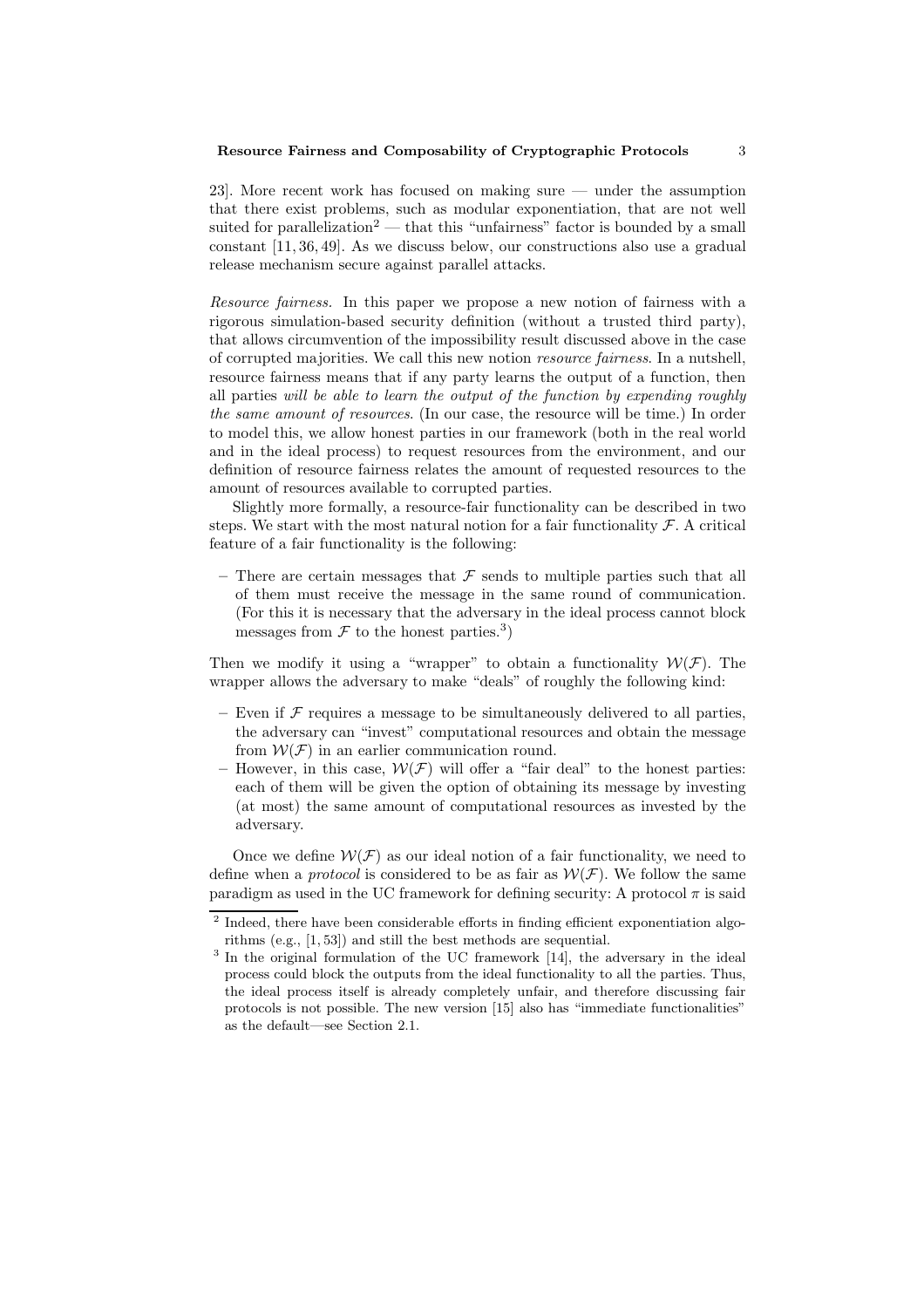to be as fair as  $W(F)$  if for every real adversary A there exists an ideal adversary (simulator)  $\mathcal S$  such that no environment can distinguish between interacting with A and parties running a protocol  $\pi$  (the real world), and interacting with S and parties talking to  $W(F)$  (the ideal world). But in addition we require that S cannot invest much more resources than A has.

This last condition is crucial for the notion of resource fairness. To see this, note the following:

- In the ideal world, in the event of the adversary  $\mathcal S$  obtaining a message by investing some amount of resources, an honest party can be required to invest the same amount of resources to get its message.
- By the indistinguishability condition, this is the same as the amount of resources required by the honest parties in the real world. Thus, the resources required by the honest parties in the real world can be as much as that invested by the adversary  $S$  in the ideal world.

Recall that the (intuitive) notion of resource fairness requires that the resources required by an honest party in the real world should be comparable to what the adversary  $A$  (in the real world) expends, to obtain its output. Thus, to achieve the notion, we must insist that the amount of resources invested by the ideal world adversary  $\mathcal S$  is comparable to what the real world adversary  $\mathcal A$  expends.

Note that for these comparisons, the resources in the ideal world must be measured using the same units as in the real world. However, these invested resources do not have a physical meaning in the ideal world: it is just a "currency" used to ensure that the fairness notion is correctly reflected in the ideal world process.

The only resource we shall consider in this work is computation time.

Fairness through gradual release. Our definition is designed to capture the fairness guarantees offered by the method of gradual release. The gradual release method by itself is not new, but our simulation-based definition of fairness is.

Typical protocols using gradual release consist of a "computation" phase, where some computation is carried out, followed by a "revealing" phase, where the parties gradually release their private information towards learning a result y. Our simulation-based definition requires one to be able to simulate both the computation phase and the release phase. In contrast, previous ad hoc security definitions did not require this, and consisted, explicitly or implicitly, of the following three conditions:

- 1. The protocol must be completely simulatable up to the revealing phase.
- 2. The revealing phase must be completely simulatable if the simulator knows  $\hat{y}$ .
- 3. If the adversary aborts in the revealing phase and computes  $\eta$  by brute force in time t, then all the honest parties can compute  $y$  in time comparable to t. 4

<sup>&</sup>lt;sup>4</sup> As we discussed before, an honest party typically will spend more time than the adversary in this case.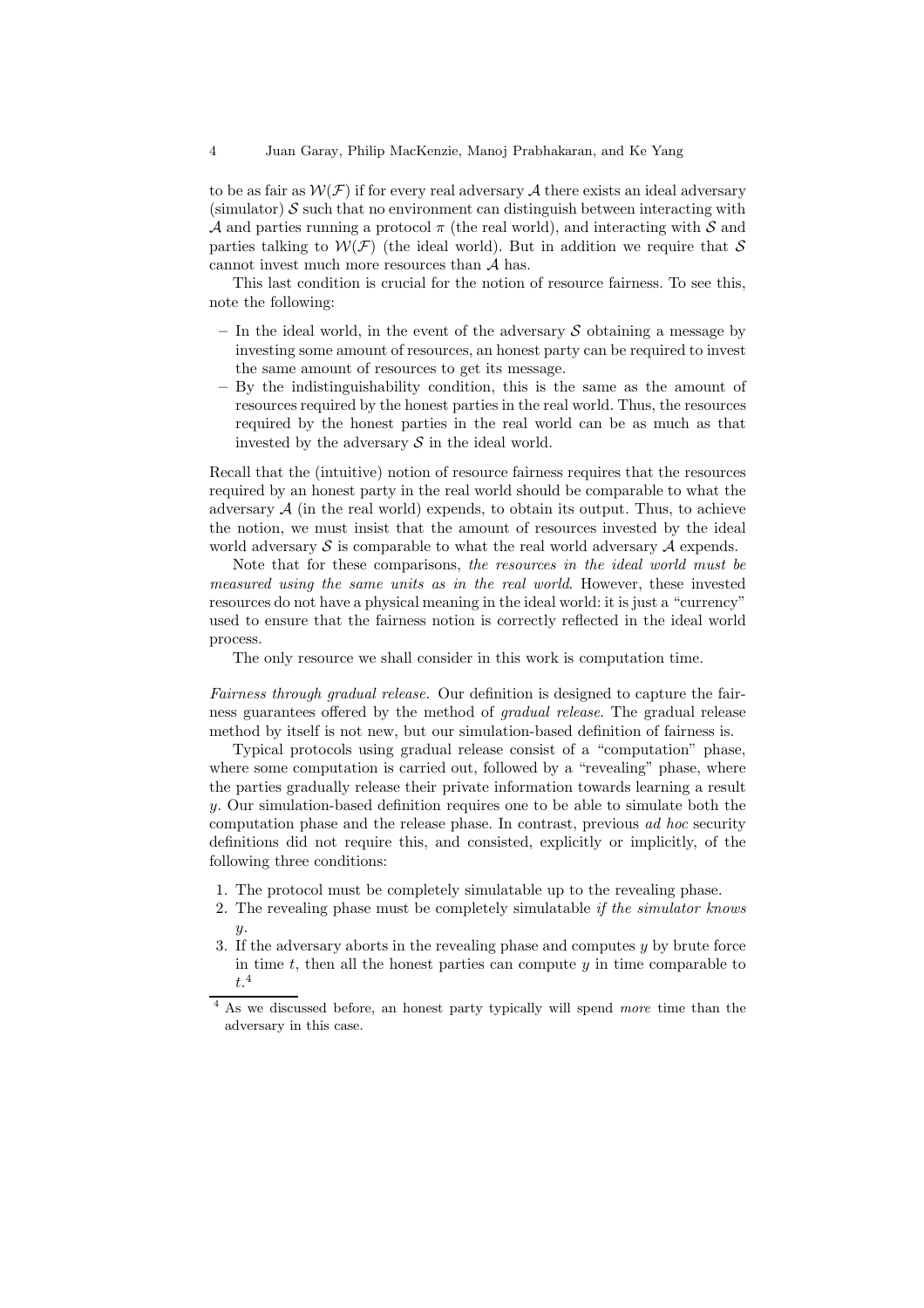While carrying some intuition about security and fairness, we note that these definitions are not fully simulation-based. To see this, consider a situation where an adversary  $A$  aborts early on in the revealing phase, such that it is still infeasible for  $A$  to find  $y$  by brute force. At this time, it is also infeasible for the honest parties to find y by brute force. Now, how does one simulate  $\mathcal{A}$ 's view in the revealing phase? Notice that the revealing phase is simulatable only if the ideal adversary  $S$  knows y. However, since nobody learns y in the real world, they should not learn  $y$  in the ideal world, and, in particular,  $S$  should not learn y. Thus, the above approach gives no guarantee that  $\mathcal S$  can successfully simulate  $\mathcal{A}$ 's view. In other words, by aborting early in the revealing phase,  $\mathcal{A}$  might gain some unfair advantage. This can become an even more serious security problem when protocols are composed.

Environment's role. In our formulation of fairness, if a protocol is aborted, the honest parties get the *option* of investing resources and recovering a message from the functionality. However, the decision of whether to exercise this option is not specified by the protocol itself, but left to the environment. Just being provided with this option is considered fair.<sup>5</sup> The fairness guarantee is that the amount of resources that need to be invested by the adversary to recover the message will be comparable to what the honest party requires. Whether the adversary actually makes that investment or not is not known to the honest parties.

Leaving the recovery decision to the environment has the consequence that our notion of fairness becomes a robust "relative" notion. In some environments the execution might be (intuitively) unfair if, for instance, the environment refuses to grant any requests for resources. However, this is analogous to the situation in the case of security: Some environments can choose to reveal all the honest parties' inputs to the adversary. The protocol's guarantee is limited to mimicking the ideal functionality (which by definition is secure and fair). We do not seek to incorporate absolute guarantees of fairness (or security) into the protocol, as they are dependent on the environment.

Our results. We now summarize the main results presented in this paper.

1. A fair multi-party computation framework. We start with a framework for fair multi-party computation (FMPC), which is a variation of the UC framework, but with modifications so that it is possible to design functionalities such that the ideal process is (intuitively) fair.We then present a generic *wrapper* functionality, denoted  $W(\cdot)$ , that converts a fair functionality into one that allows for a resource-fair realization in the real world.

<sup>&</sup>lt;sup>5</sup> In a previous version of this work [35], we insisted that the protocol itself must decide whether or not to invest computational resources and recover a message from an aborted protocol. Further, for being fair, we required that if the adversary could have obtained its part of the message, then the protocol must carry out the recovery. This leads to the unnatural requirement that the protocol must be aware of the computational power of the adversary (up to a constant).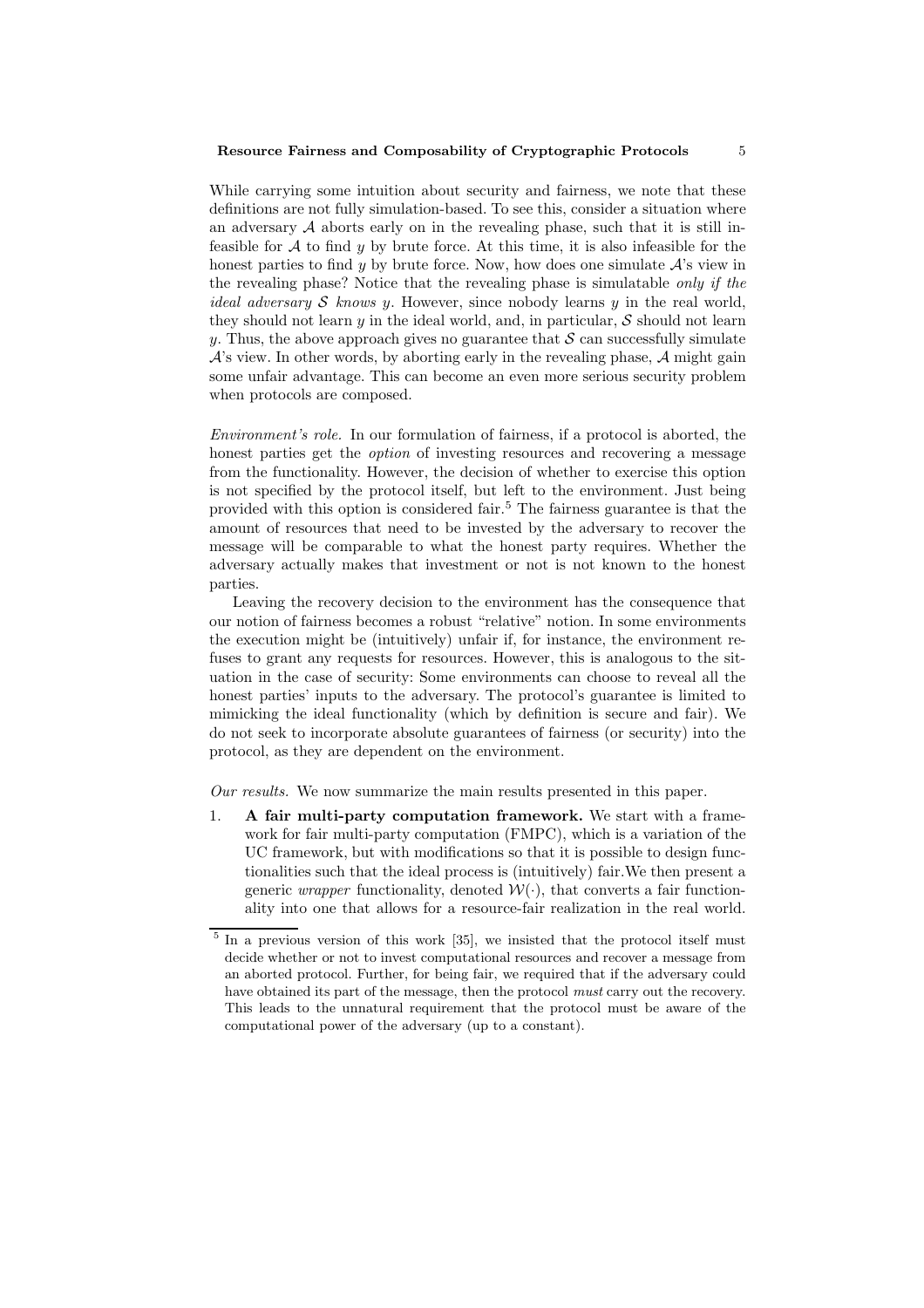#### 6 Juan Garay, Philip MacKenzie, Manoj Prabhakaran, and Ke Yang

We then present definitions for resource-fair protocols that securely realize functionalities in this framework. We emphasize that these definitions are in the (standard) simulation paradigm $<sup>6</sup>$  and admit protocols that tol-</sup> erate an arbitrary number of corruptions. Finally, we prove a composition theorem similar to the one in the UC framework.

- 2. The "commit, prove and fair-open" functionality. We define a commitprove-fair-open functionality  $\mathcal{F}_{\text{CPEO}}$  in the FMPC framework. This functionality allows all parties to each commit to a value, prove relations about the committed value, and more importantly, open all committed values simultaneously to all parties. This functionality (more specifically, a wrapped version of it) lies at the heart of our constructions of resource-fair MPC protocols. We then construct an efficient resource-fair protocol GradRel that securely realizes  $\mathcal{F}_{\text{CPPO}}$ , assuming static corruptions. Our protocol uses a new variant of a cryptographic primitive known as time-lines [31], which enjoys a property that we call strong pseudorandomness. In turn, the construction of time-lines hinges on a refinement of the generalized BBS assumption [11], which has broader applicability.
- 3. Efficient and resource-fair MPC protocols. By using the  $W(\mathcal{F}_{\text{CPFO}})$ functionality, many existing secure MPC protocols can be easily transformed into resource-fair protocols while preserving their security. In particular, we present two such constructions. The first construction converts the universally composable MPC protocol by Canetti et al. [17] into a resource-fair MPC protocol that is secure against static corruptions in the CRS model in the FMPC framework. Essentially, the only thing we need to do here is to replace an invocation of a functionality in the protocol called "commit-and-prove" by our  $W(\mathcal{F}_{\text{CPP}})$  functionality.

The second construction turns the efficient MPC protocol by Cramer et al. [21] into a resource-fair one in the "public key infrastructure" (PKI) model in a similar fashion. The resulting protocol becomes secure and resource fair (assuming static corruptions) in the FMPC framework, while preserving the efficiency of the original protocol — an additive overhead of only  $O(\kappa^2 n)$  bits of communication and an additional  $O(\kappa)$  rounds, for  $\kappa$ the security parameter.

Organization of the paper. The paper has two main components: the formalization of the notion of resource-fairness, and protocol constructions satisfying this notion. In Section 2 we present the new notion, and Section 3 is dedicated to explaining the protocol constructions. Within Section 2, we describe the FMPC framework, describe "wrapped" functionalities, give security and fairness definitions and finally state a composition theorem. In Section 3 we present the  $\mathcal{F}_{\text{CPFO}}$ functionality and show a protocol that realizes a wrapped version of it, which we then use to achieve resource-fair MPC. Due to space limitations, proofs,

<sup>6</sup> Indeed, as explained in Section 2.4, our definition of resource fairness subsumes the UC definition of security.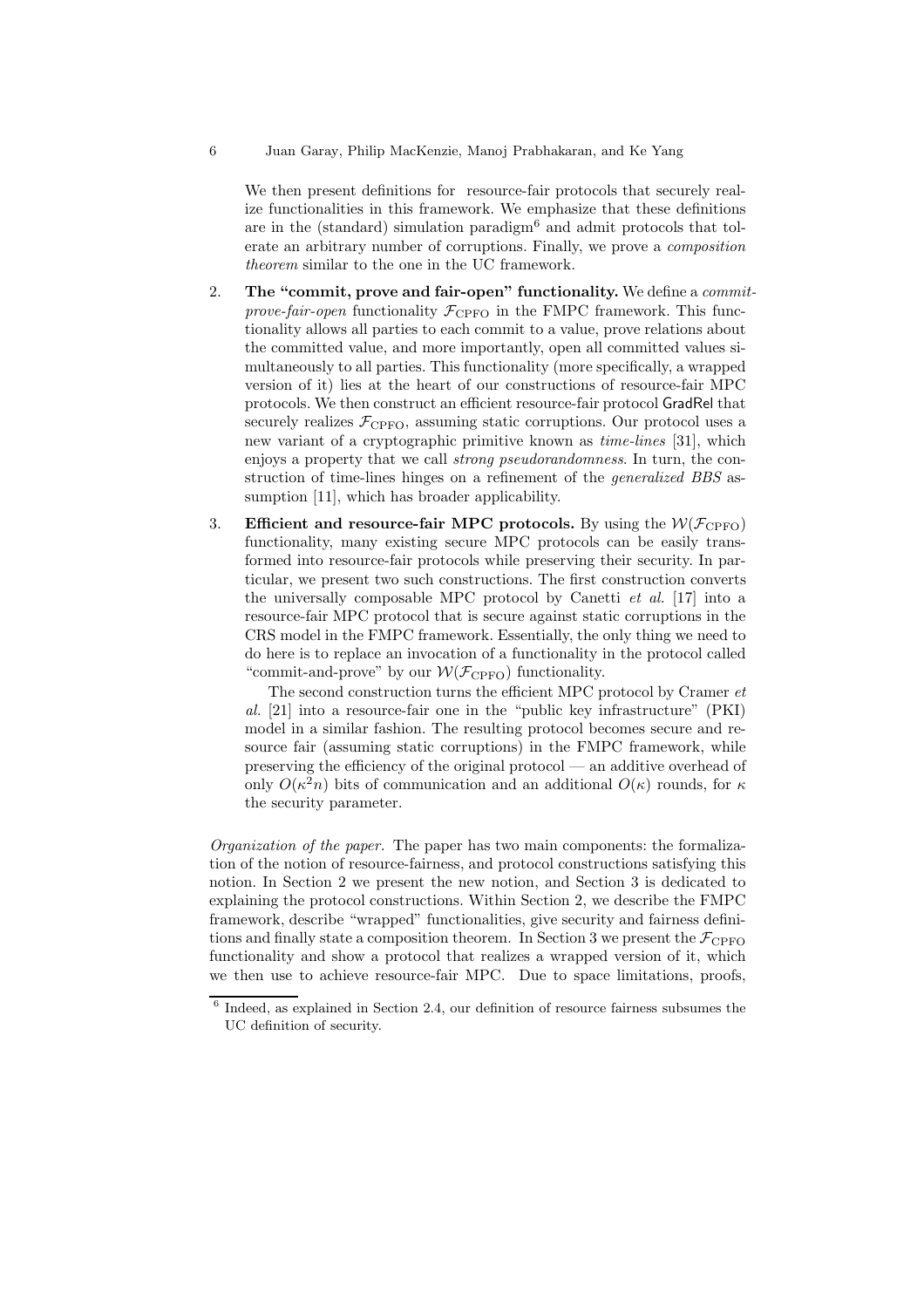detailed remarks and extensions are omittied from this extended abstract and can be found in the full version of the paper [32].

# 2 FMPC Framework and Resource Fairness

# 2.1 The FMPC framework

We now define the new framework used in our paper, which we call the *fair multi*party computation (FMPC) framework. It is similar to the universal composability (UC) framework [14, 15]. In particular, there are n parties,  $P_1, P_2, ..., P_n$ , a real-world adversary  $A$ , an ideal adversary  $S$ , an ideal functionality  $\mathcal{F}$ , and an environment  $Z$ . However, FMPC contains some modifications so that fairness becomes possible. We stress that the FMPC framework still inherits the strong security of UC, and we shall prove a composition theorem in the FMPC framework similar to UC.

Instead of describing the FMPC framework from scratch, we only discuss its most relevant features and differences from the UC framework. Refer to [15] for a detailed presentation of the UC framework. The critical features of the FMPC framework are:

Interactive circuits/PRAMs. Instead of interactive Turing machines, we assume the computation models in the FMPC framework are non-uniform interactive PRAMs (IPRAMs).<sup>7</sup> This is a non-trivial distinction, since we will work with exact time bounds in our security definition, and the "equivalence" between various computation models does not carry over there. The reason to make this modification is that, we will need to model machines that allow for simulation and subroutine access with no significant overhead. Thus, if we have two protocols, and one calls the other as a black-box, then the total running time of the two protocols together will be simply the sum of their running times. Obviously, Turing machines are not suitable here.

We say an IPRAM is *t*-bounded if it runs for a total of at most  $t$  steps.<sup>8</sup> We always assume that t is a polynomial of the security parameter  $\kappa$ , though for simplicity we do not explicitly write  $t(\kappa)$ . We can view a t-bounded IPRAM as a "normal" IPRAM with an explicit "clock" attached to it that terminates the execution after a total number of t cumulative steps (notice that an IPRAM is reactive: i.e., it maintains state across activations).

Synchronous communication with rounds. In the UC framework, the communication is asynchronous, and controlled by the adversary, and further there is no notion of time. This makes fair MPC impossible, since the adversary may, for example, choose not to deliver the final protocol message to an uncorrupted party  $P_i$ . In this case,  $P_i$  will never obtain the final result *because it is never* 

<sup>7</sup> IPRAMs are simply extensions to the PRAM machines with special read-only and write-only memories for interacting with each other.

<sup>8</sup> For simplicity, we assume that an IPRAM can compute a modular squaring operation (i.e., compute  $x^2 \mod M$  on input  $(x, M)$ ) in constant time.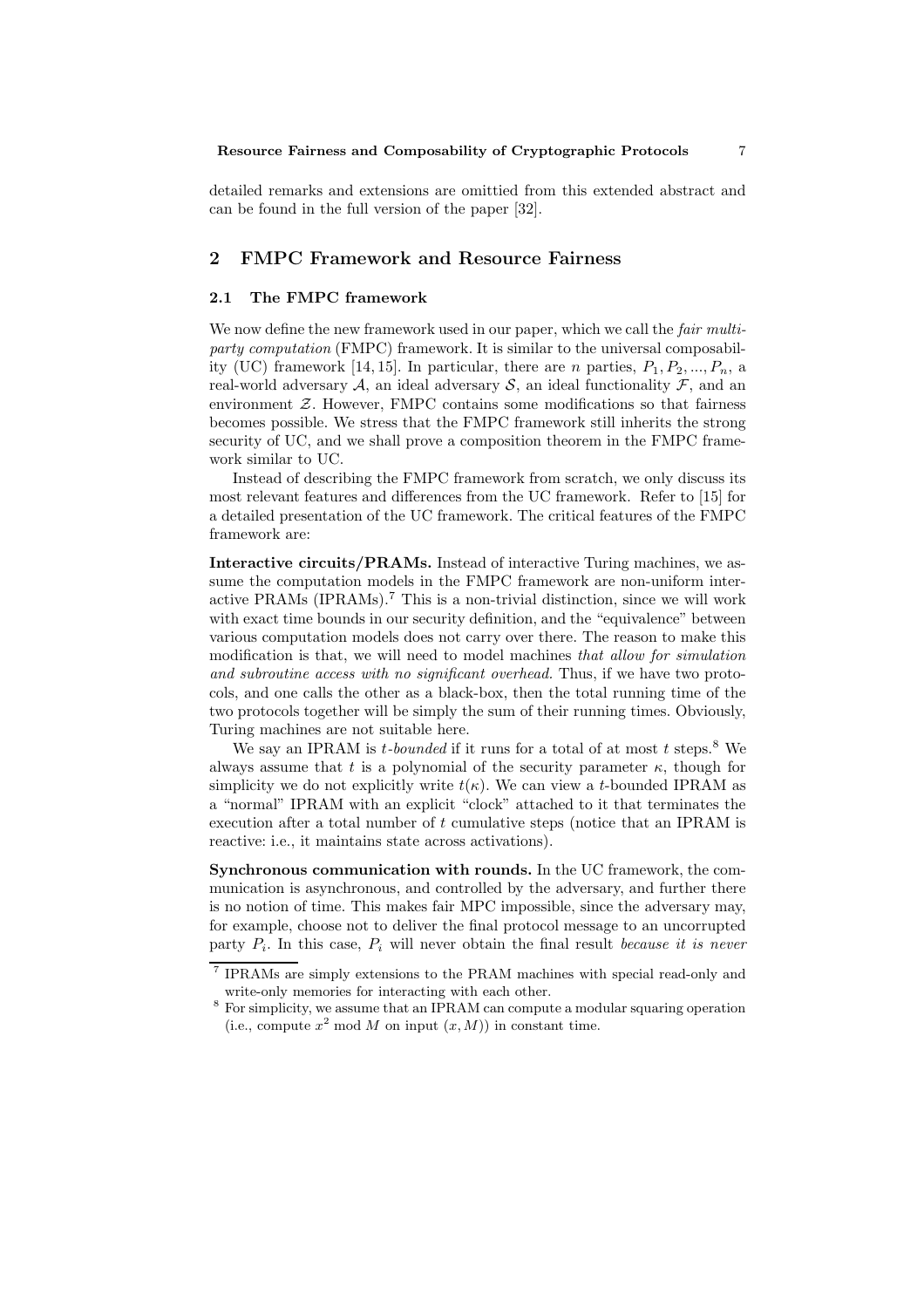activated again. What is needed is to let parties be able to time out if they do not receive an expected message within some time bound. However, instead of incorporating a full-fledged notion of time into the model, for simplicity we shall work in a "synchronous model." Specifically, in the FMPC framework there will be synchronous rounds of communication in both the real world and the ideal process. (See [41, 45] for other synchronous versions of the UC framework.)

In each round we allow the adversary to see the messages sent by other parties in that round, before generating its messages (i.e., we use a *rushing adversary* model.

Note that this model of communication is used in both the real and ideal worlds used for defining security. (As we shall see later, a resource-fair ideal functionality is designed to be aware of this round structure. This is necessary because the amount of resources required by an honest party to retrieve messages that the adversary blocks, is directly related to the number of communication rounds in the protocol that pass prior to that.) This allows also the environment to be aware of the round structure.

We stress that in our protocols, we use the synchronous communication model only as a substitute for having time-outs on messages (which are sequentially numbered). Our use of the synchronous model is only that if a message does not arrive in a communication round in which it is expected, then the protocol can specify an action to take.

For simplifying our protocols, we also incorporate an authenticated broadcast capability into our communication model. (This is not essential for the definitions and composition theorem.) The broadcast can be used to ensure that all parties receive the same message; however no fairness guarantee is assumed: some parties may not receive a message broadcast to them. Indeed, such a broadcast mechanism can be replaced by resorting to, for instance, the broadcast protocol from [40] (with a slight modification to the ideal abstraction of broadcasting, to allow for the round structure in our synchronous model).

Guaranteed-round message delivery from functionalities. Following the revised formulation of the UC framework [15], in our model the messages from an ideal functionality  $\mathcal F$  are forwarded directly to the uncorrupted parties and cannot be blocked by  $S^9$ . (Note that this is not guaranteed by the previous specification regarding synchronous communication.) Specifically,  $\mathcal F$  may out- $\text{put (fair deliver,} \, sid, \, msg-id, \{(\mathsf{msg}_1, P_{i_1}), \ldots, (\mathsf{msg}_m, P_{i_m})\}, j), \text{meaning that each}$ message msg<sub>i</sub> will be delivered to the appropriate party  $P_i$  at round j. We will call this feature guaranteed-round message delivery.

Resource requests. Typically, an honest party's execution time (per activation) is bounded a priori by a polynomial in the security parameter. But in our model, an honest party can "request" the environment to allow it extra computation time. If the request is granted, then the party can run for longer in its

<sup>&</sup>lt;sup>9</sup> In the original UC formulation, messages from the ideal functionality  $\mathcal F$  were forwarded to the uncorrupted parties by the ideal adversary  $S$ , who may block these messages and never actually deliver them. The ability of  $S$  to block messages from  $F$  makes the ideal process inherently unfair.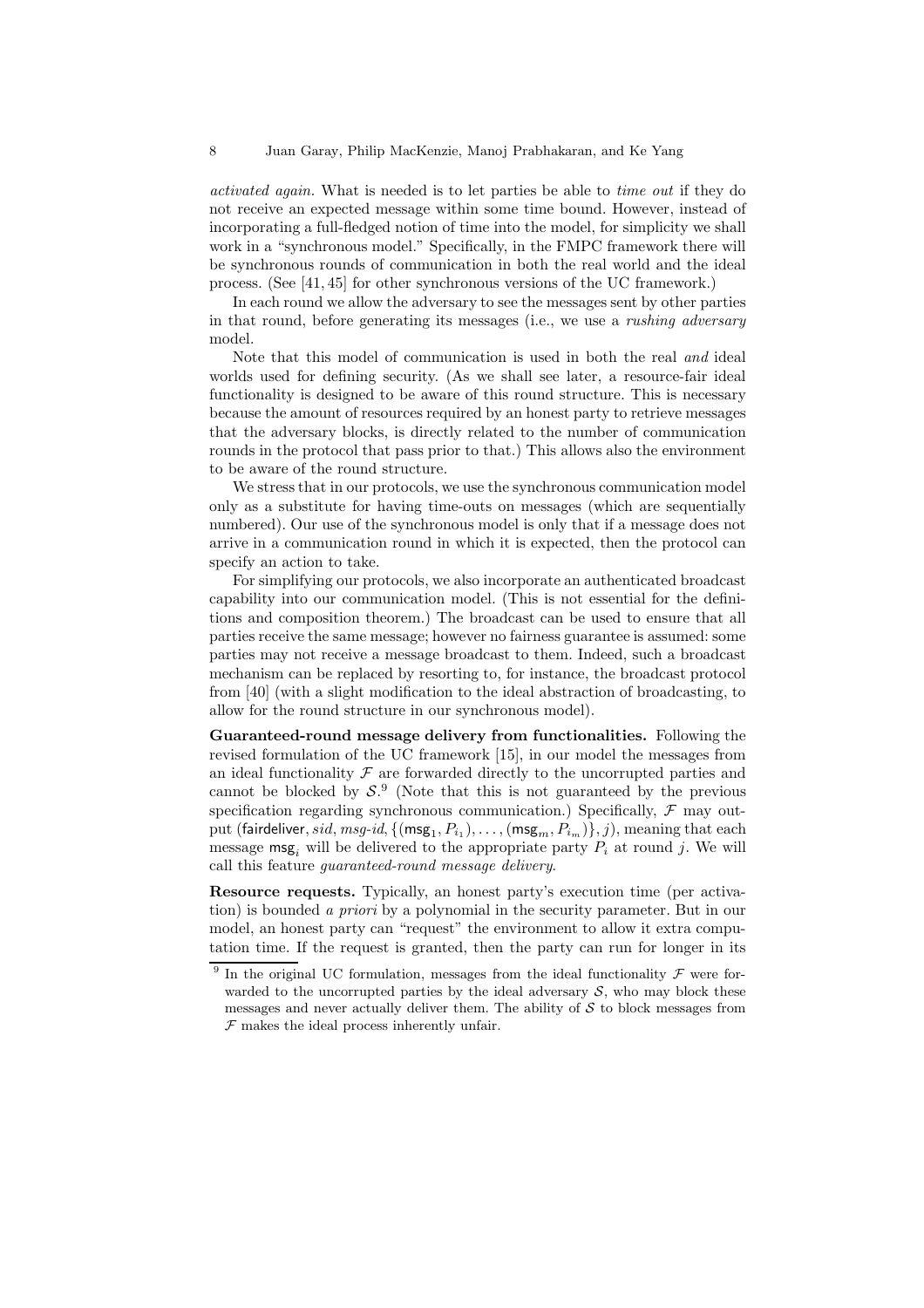activations, for as many computation steps as granted by the environment. More formally, an honest party in the real-world execution can send a message of the form (dealoffer, sid, msg-id,  $\beta$ ) to the environment; if the environment responds to this with (dealaccept, sid, msg-id), then the party gets a "credit" of  $\beta$  extra computational steps (which gets added to the credits it accumulated before). In a hybrid model, these credits may also be used to accept deals offered by subfunctionality instances. Note that the environment can decide to grant a request or not, depending on the situation.

### 2.2 A fair SFE functionality

Before we introduce the notion of "wrapped functionalities," it is useful to note that in the model described above, we can construct a functionality that can be considered a fair *secure function evaluation* functionality  $\mathcal{F}_f$ . This functionality is similar to the homonymous functionality in the UC framework [14], except for (1) the fact that there is no reference to the number of corrupted parties, as in our case it may be arbitrary, (2) the output is a single public value, instead of private outputs to each party 10 , (3) the added round structure—in particular, the adversary specifies the round at which the outputs are to be produced (deliverat message) $^{11}$ , and (4) the use of the fair delivery mechanism of the FMPC framework.

#### Functionality  $\mathcal{F}_f$

 $\mathcal{F}_f$  proceeds as follows, running with security parameter  $\kappa$ , parties  $P_1, \ldots, P_n$ , and an adversary  $S$ .

- Upon receiving a value (input, sid, v) from  $P_i$ , set  $x_i \leftarrow v$ .
- As soon as inputs have been received from all parties, compute  $y \leftarrow f(x_1, \ldots, x_n).$
- Wait to receive message (deliverat,  $sid, s$ ) from  $S$ . As soon as the message is received, output (fairdeliver, sid, 0, {((output, y),  $P_i$ )} $_{1 \leq i \leq n}$ , s), that is, set up a fair delivery of message (output,  $sid, y$ ) to all parties for delivery in the sth round.

Fig. 1. The SFE functionality for evaluating an n party function f.

We emphasize that in the FMPC framework, and because  $\mathcal{F}_f$  uses the fair delivery mechanism, it is easy to see that in the ideal model, the functionality  $\mathcal{F}_f$ 

 $^{10}$  This can be easily extended to the case where each party receives a different private output, since y may contain information for each individual party, encrypted using a one-time pad. In fact, the framework developed here accommodates interactive functionalities with even more general fairness requirements, where different messages from the functionality can be fairly delivered to different sets of parties at multiple points in the execution.

 $11$  Alternatively, the functionality could take the number of rounds as a parameter.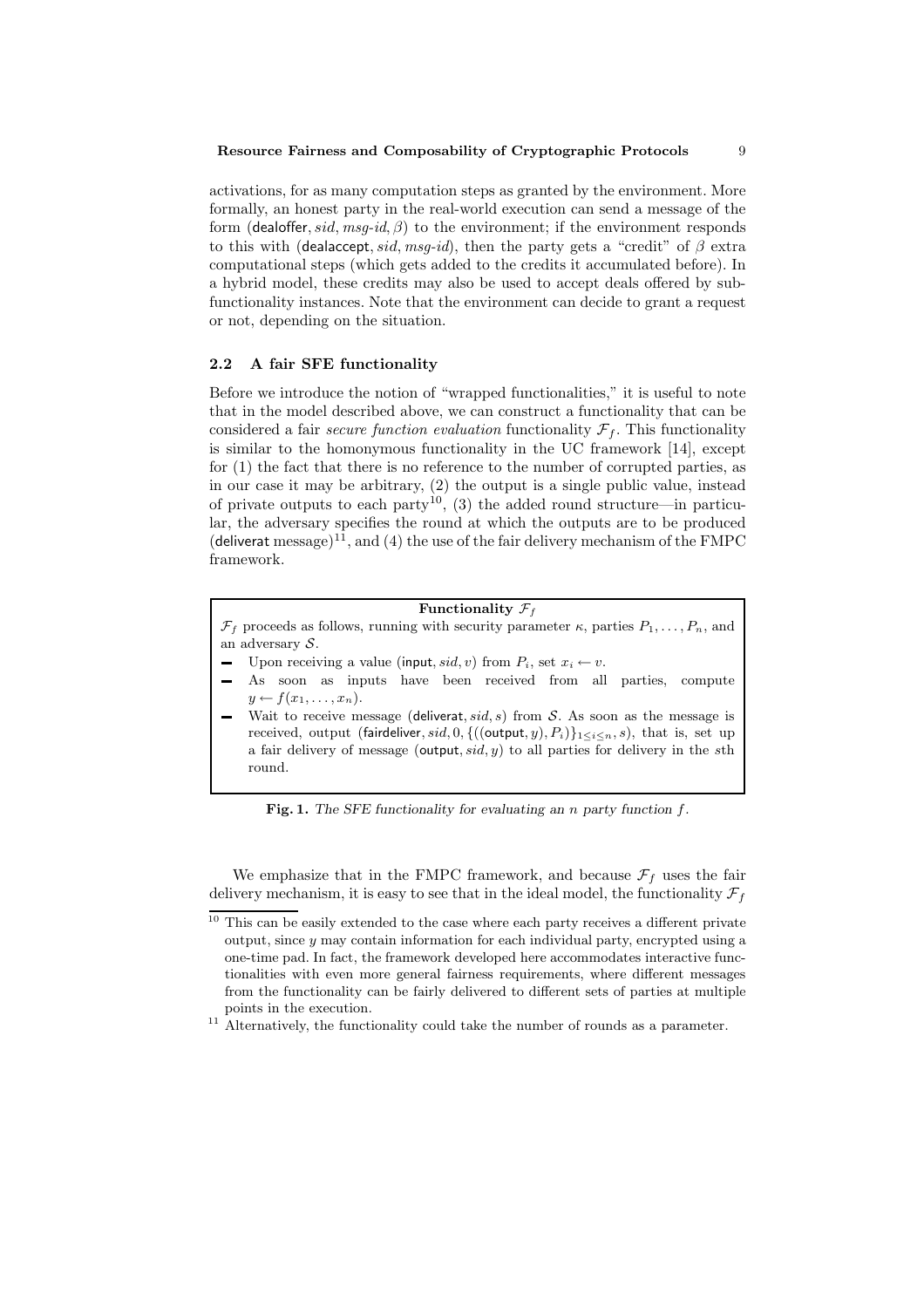satisfies the intuitive definition of fairness for secure function evaluation. (This is called "complete fairness" in [40].) Specifically, if one party receives the output, all parties receive the output.

#### 2.3 Wrapped functionalities

As we have stated previously, according to the result of Cleve [19], it is impossible to construct fair protocols, and thus there is no protocol that could realize the functionality  $\mathcal{F}_f$  describe above. Therefore we will create a relaxation of  $\mathcal{F}_f$ that can be realized, and that will be amenable to analysis in terms of resource fairness. To do this, we will actually construct a more general *wrapper func*tionality which provides an interface to any functionality and will be crucial to defining resource fairness. We denote the wrapper functionality as  $W()$ , and a wrapped functionality as  $W(F).^{12}$ 

The wrapper operates as follows. For ease of explanation, assume the functionality  $\mathcal F$  schedules a single fair delivery to all parties with the same message. Basically, the wrapper handles this fair delivery by storing the message internally until the specified round for delivery, and then outputing the message to be delivered immediately to each party. It also allows the adversary  $\mathcal S$  to *invest* resources and obtain the message in advance. (Of course, in the ideal process, this investment is simply notational - the adversary does not actually expend any resources.) It will still deliver the message to each party at the specified round unless  $S$  offers a deal to a party to "expend" a certain amount of resources. If that party does not take the deal, then the wrapper will not deliver the message at any round. The wrapper enforces the condition that it only allows  $S$  to offer a deal for at most the amount of resources that  $S$  itself invested. Except for the messages discussed above, all communication to and from  $\mathcal F$  are simply forwarded directly to and from  $\mathcal{F}$ .

The formal definition of  $W(F)$  is given in Figure 2. Here we provide some intuition behind some of the labels and variables. Let  $F(msg-id)$  denote a fairdeliver message record (containing message-destination pairs  $(\textsf{msg}_i, P_i)$  and  $(\textsf{msg}_\mathcal{S}, \mathcal{S})$ ), with identifier  $msg$ -id. Associated with any such record is a round number, which specifies the communication round in which the messages in that record will be delivered to all the parties and  $\mathcal S$ . Initially each such record is marked unopened to signify that no party has received any of the messages yet. At any round the adversary  $S$  has the option of obtaining its messages (i.e., messages for the corrupt players and S) by investing  $\alpha_{msq-id}$  amount of resources.<sup>13</sup> If it does so, then the record is marked opened. Once a message is marked opened,  $W(F)$  will

<sup>&</sup>lt;sup>12</sup> Assuming  $\mathcal F$  is a fair functionality, one could say that  $\mathcal W(\mathcal F)$  is a "resource-fair" functionality. However, there is an important distinction: a protocol that securely realizes F would be called a "fair" protocol, while a protocol that securely realizes  $F$  would not be called a "resource-fair" protocol unless it satisfies an additional requirement, as is discussed below.

<sup>&</sup>lt;sup>13</sup> This simply means that the adversary sends a message (invest, sid, msg-id,  $\alpha_{msg-id}$ ) to  $W(F)$ , and the amount  $\alpha_{msg\text{-}id}$  is counted towards the total amount of resources invested by  $S$ .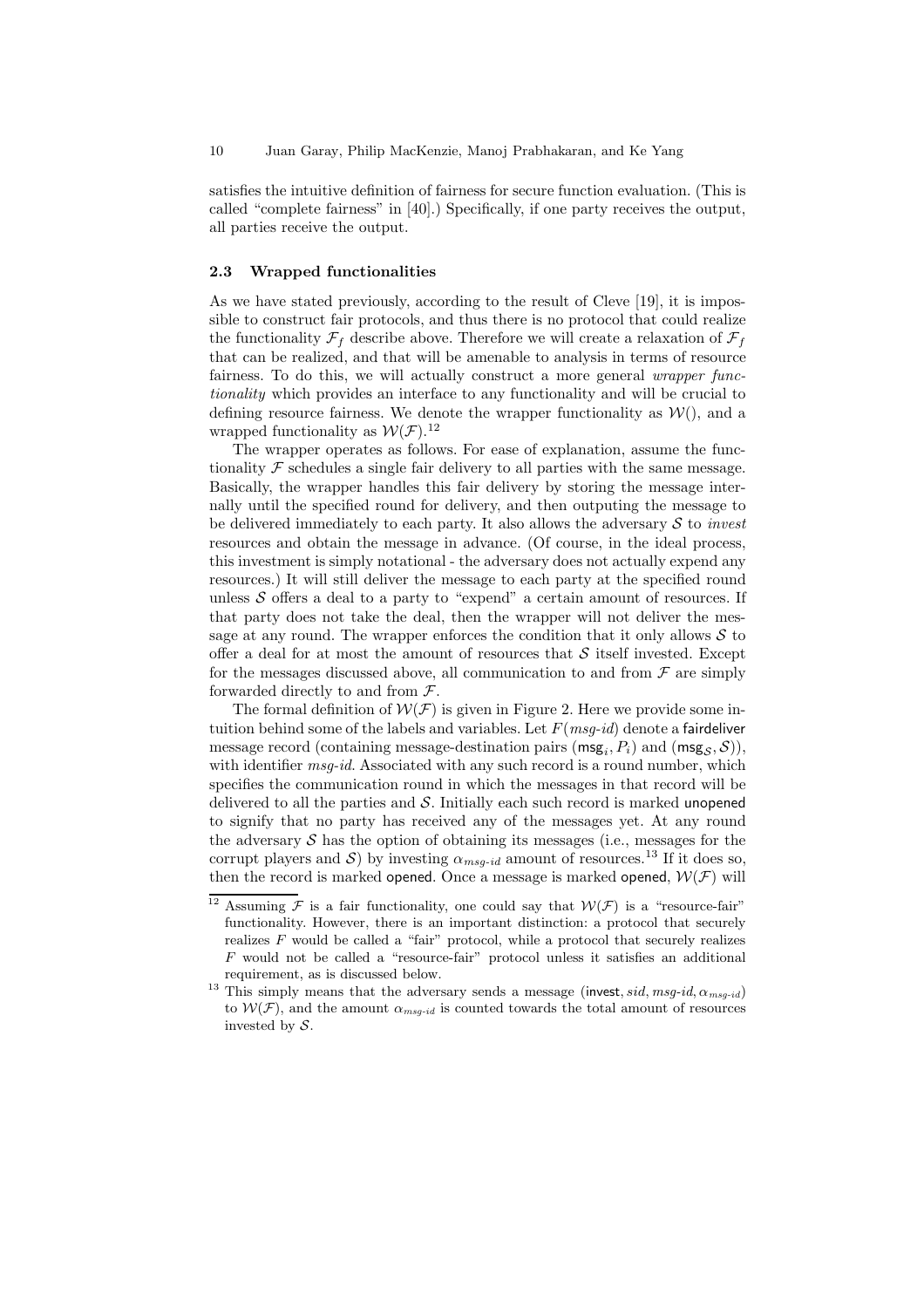#### Wrapper functionality  $W(F)$

 $W(F)$  proceeds as follows, running with parties  $P_1, \ldots, P_n$ , and an adversary S: It internally runs a copy of  $\mathcal{F}$ .

- Whenever it receives an incoming communication, which is not one of the special messages (invest, noinvest, dealoffer and dealaccept), it immediately passes this message on to  $\mathcal{F}$ .
- Whenever  $\mathcal F$  outputs any message not marked for fair delivery, output this message (i.e., pass it on to its destination, allowing the adversary to block this message<sup>*a*</sup>).
- Whenever  $\mathcal F$  outputs a record (fairdeliver, sid, msg-id,  $\{(\mathsf{msg}_1, P_{i_1}), \ldots,$  $(\mathsf{msg}_m, P_{i_m}), (\mathsf{msg}_\mathcal{S}, \mathcal{S})\}, j)$ ,<sup>b</sup>  $\mathcal{W}(\mathcal{F})$  stores this for future delivery (in communication round  $j$ ). The message record is marked unopened to indicate that the adversary has not yet obtained this message. Also all the pairs  $(\textsf{msg}_i, P_i)$  in the record are marked undealt to indicate that no deal has been offered to the party  $P_i$  for obtaining this message.
- If a record with ID  $msg$ -id is marked as unopened and the adversary sends a message (noinvest, sid, msg-id), then that record is erased (and the messages in it will not be delivered to any party).
- If msg-id is marked as unopened and the adversary  $S$  sends a message (invest, sid, msg-id,  $\alpha$ ), then
	- the record with ID msg-id is marked as **opened**, and  $\alpha$  is stored as  $\alpha_{msq-id}$ . For each corrupt party  $P_i$ , if the record contains the message (msg,  $P_i$ ), that message is delivered to  $S$  immediately (even if the round  $j$  has not yet been reached). If the record contains  $(\text{msg}_\mathcal{S}, \mathcal{S})$  then that message is also delivered to  $S$  at this point.
- At any round in which a fairdeliver record (marked unopened or opened) is stored for delivery at that round, for every pair  $(msg, P)$  in that record marked undealt, msg is output for immediate delivery to  $P$  (i.e., using the fair delivery mechanism). Then that record is erased.
- $-$  If a record  $msg-id$  is marked as opened and the adversary sends (dealoffer, sid, msg-id,  $P_i$ ,  $\beta$ ) for some honest party  $P_i$ , then
	- $\mathcal{W}(\mathcal{F})$  marks the pair  $(\mathsf{msg}_i,P_i)$  in the record  $msg\text{-}id$  as dealt, and sends (dealoffer, sid, msg-id,  $\beta'$ ) to  $P_i$ , where  $\beta' = \min(\beta, \alpha_{msg-id})$ .
- If an honest party  $P_i$  responds to (dealoffer, sid, msg-id, β) with (dealaccept, sid, msg-id,  $\beta$ ), then the stored message msg<sub>i</sub> is immediately delivered to  $P_i$ , and erased from the stored record.
- <sup>a</sup> In a typical fair functionality, all messages from  $\mathcal F$  could be marked for fair delivery. However we allow for non-fair message delivery also in the model.
- $\overrightarrow{b}$  A message record is identified using the ID msg-id, which  $\mathcal F$  will ensure is unique for each record.

Fig. 2. The wrapper functionality  $W(F)$ .

ensure that each honest party is offered a fair deal. For each honest party  $P_i$ this can happen in one of two ways: either the adversary offers a deal to the honest party to obtain its message  $\text{msg}_i$  by investing at most  $\alpha_{msg-id}$  amount of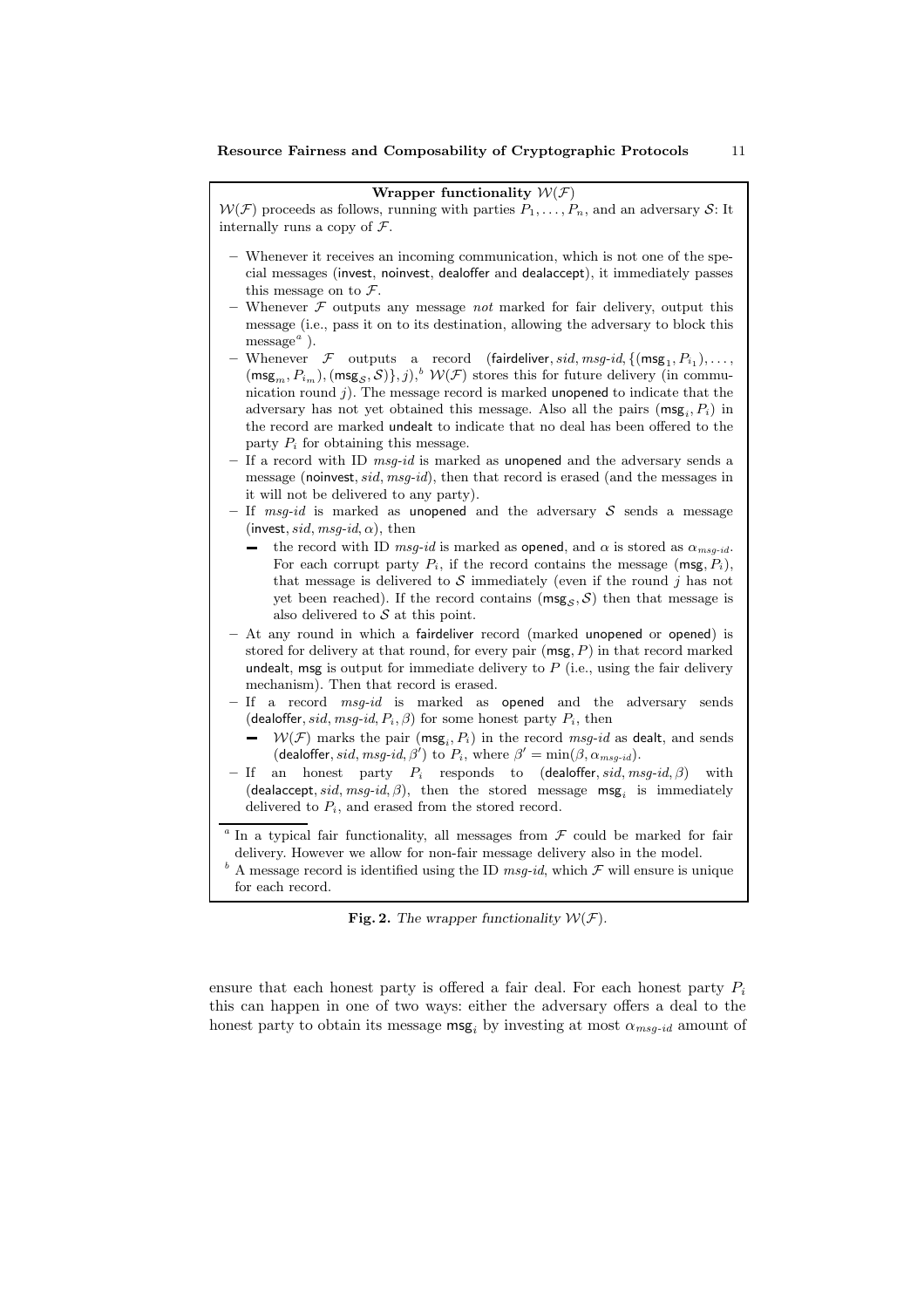resources (in which case the pair  $(\mathsf{msg}_i, P_i)$  is marked dealt), or if the adversary makes no such offer, then  $P_i$  receives the message at the specified round without having to make any investment at all.

The following fact is easy to verify.

Fact 1 If the adversary obtains a message that was set for fair delivery with message ID msg-id, every honest party that is set to receive a message in the fair delivery with message ID  $msq-id$  will either receive it at the specified round, or will be offered a deal for at most the amount invested by the adversary.

Conventions. Below we clarify some of the conventions in the new framework.

- Using resource-requesting subroutines. A protocol interfaces with a resource-requesting subroutine in a natural way. When a protocol  $\rho$  uses a subroutine  $\pi$  which makes resource requests (for instance, if  $\pi$  accesses a wrapped functionality  $W(\mathcal{F})$ , or if  $\pi$  securely realizes a wrapped functionality  $W(F)$ , it is for  $\rho$  to decide when to grant resource requests made by  $\pi$ . can grant resource requests only using resources it already has (which is either part of its running time, or part of resources granted to it by its environment). In the cases we consider, the outer protocol  $\rho$  will simply transfer resource requests it receives to its environment, and will transfer the resources granted to it back to the subroutine.
- Resource requests granted by the environment. We do not impose any restriction on the amount of resources that the environment can grant to the honest parties. In particular, the environment could grant a superpolynomial amount of resources to an honest party. This allows a wider class of environments for which the security guarantee holds. Jumping ahead, we point out that this does not render the system insecure, because of an extra condition that the entire system be simulatable in polynomial time, independent of the amount of resources granted by the environment. This requirement is captured in the definition of security using a device called the full simulator (see Definition 1).
- Dummy honest parties in the ideal world. An honest party in the ideal world is typically a "dummy" party. In the original UC framework this means that it acts as a transparent mediator in the communication between the environment and the ideal functionality. In our framework too this is true, but now the interaction also involves dealoffer and dealaccept messages.
- $\mathcal{A}$ 's resources in a hybrid model. When working in  $\mathcal{W}(F)$ -hybrid model, the convention regarding bounding the resources of the adversary  $A$  needs special attention: any amount of resources that  $A$  sends as investment to  $W(F)$  gets counted towards its running time. That is, if A is a t-bounded IPRAM, then the total amount invested by it plus the total number of steps it runs is at most t.

#### 2.4 Security and fairness definitions

So far, we have described the ideal world notion of fairness. As mentioned in Section 1, for a protocol to be resource-fair, for each real world adversary  $A$ ,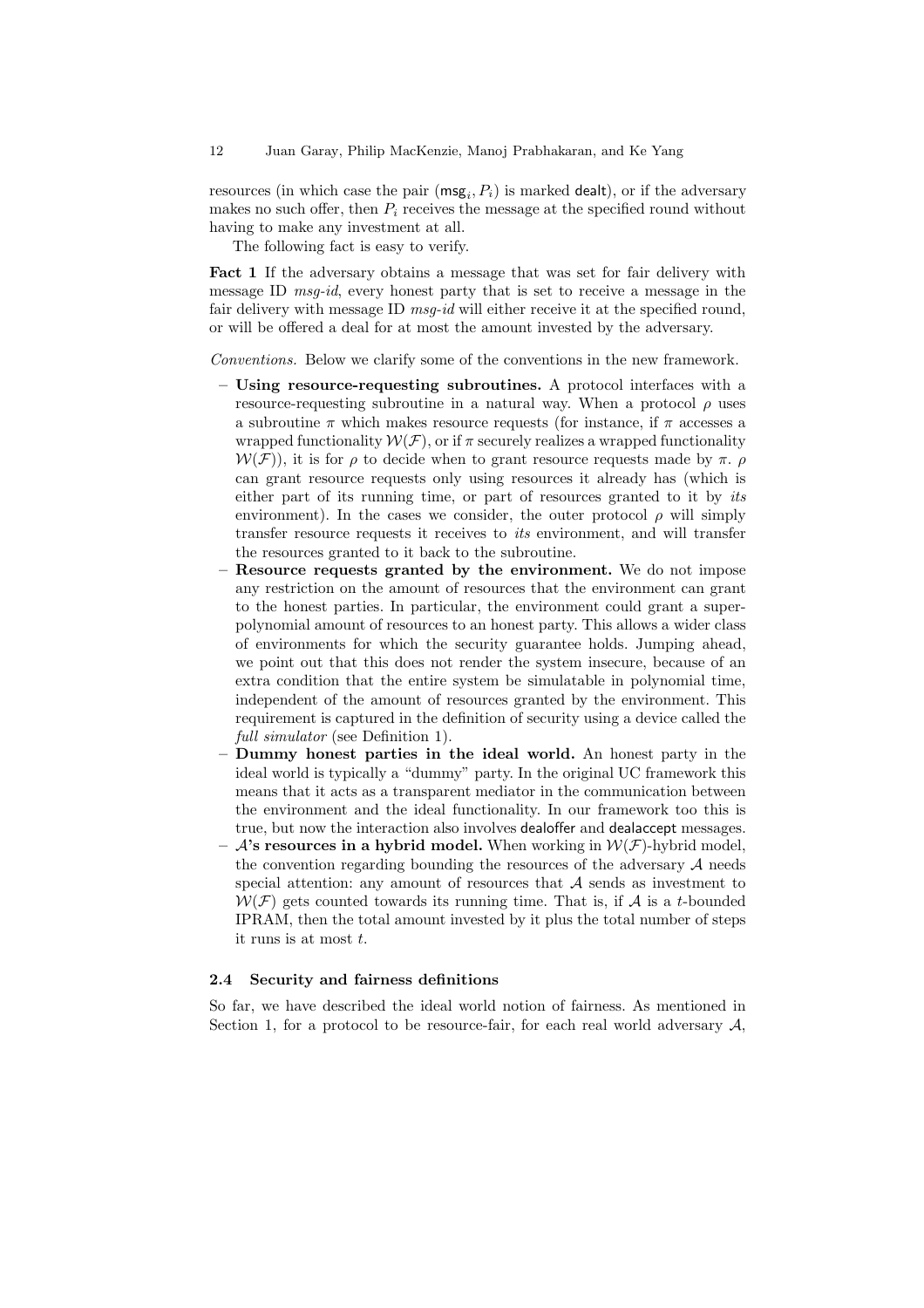the ideal world adversary  $\mathcal S$  built to simulate the protocol should be such that the amount of resources S invests is not much more than that available to  $\mathcal{A}$ . Below we shall quantify the resource fairness of a protocol by the ratio of the amount of resources that  $S$  invests to the actual resources available to  $A$  (which technically also includes those available to the environment).

The typical order of quantifiers in the simulation-based security definitions allows the ideal-world adversary to depend on the real-world adversary that it simulates, but it should be independent of the environment (i.e.,  $\forall A \exists S \forall Z$ ). A stronger definition of security (which all current constructions in the UC framework satisfy) could require the ideal-world adversary to be a "black-box" simulator which depends on  $A$  only by making black-box invocations of  $A$ . We employ a slight weakening of this definition: we pass  $S$  a bound t on the running times of A and Z, as an input parameter. More formally we model A and Z as bounded IPRAMs. Our security definition will use the order of quantifiers ∃S  $\forall t$ -bounded A and Z, and it will refer to  $\mathcal{S}^{\mathcal{A}}(t)$ . Now recall that we allow the ideal-world adversary to invest resources with an ideal functionality. An idealworld adversary S with input parameter t (see above) is said to be  $\lambda$ -restricted if there is a polynomial  $\zeta(\kappa)$  such that the sum of all investments sent by S to the ideal functionality is bounded by  $\lambda t + \zeta(\kappa)$ .

The definition of security and fairness using the simulator captures the intuitive requirements of these notions. However, this by itself does not give us universal composability. We shall strengthen the definition as described below to guarantee universal composition as well.

The full simulator. The strengthening is by requiring that (in addition to the security requirement above) there should exist a "full simulator" which can replace  $A$  and the honest parties running the protocol in the real world, without an environment being able to detect the change. We call it a full simulator because it simulates all of the execution of a session to the environment, in contrast to a simulator which does not control the honest parties. In this new scenario, since there are no more honest parties involved in the execution, there is no ideal functionality involved. Such a full simulation would be trivial, because the full simulator has access to all the inputs of  $A$  as well as of the honest parties, and it can simply execute the code of these parties in its simulation. The non-triviality comes from another requirement: the running time of full simulator should be bounded by a fixed polynomial, independent of the resource-requests granted by Z.

We shall denote the random variable corresponding to the output produced by Z on interaction with a full simulator X by  $\text{FSIM}_{\mathcal{X}^{\mathcal{A}},\mathcal{Z}}$ .

Definition 1 (Securely Realizing Functionalities). Let  $W_1$  and  $W_2$  be two functionalities. We say a protocol  $\pi$  securely realizes the functionality  $\mathcal{W}_1$  in the  $W_2$ -hybrid model if there exist an ideal world adversary  $S$  and a full simulator  $X$ , such that for all t-bounded A and  $Z$ 

1. HYB $_{\rho,A,\mathcal{Z}}^{\mathcal{W}_2} \approx \text{IDEAL}_{\mathcal{W}_1,\mathcal{S}^{\mathcal{A}}(t),\mathcal{Z}}$ , and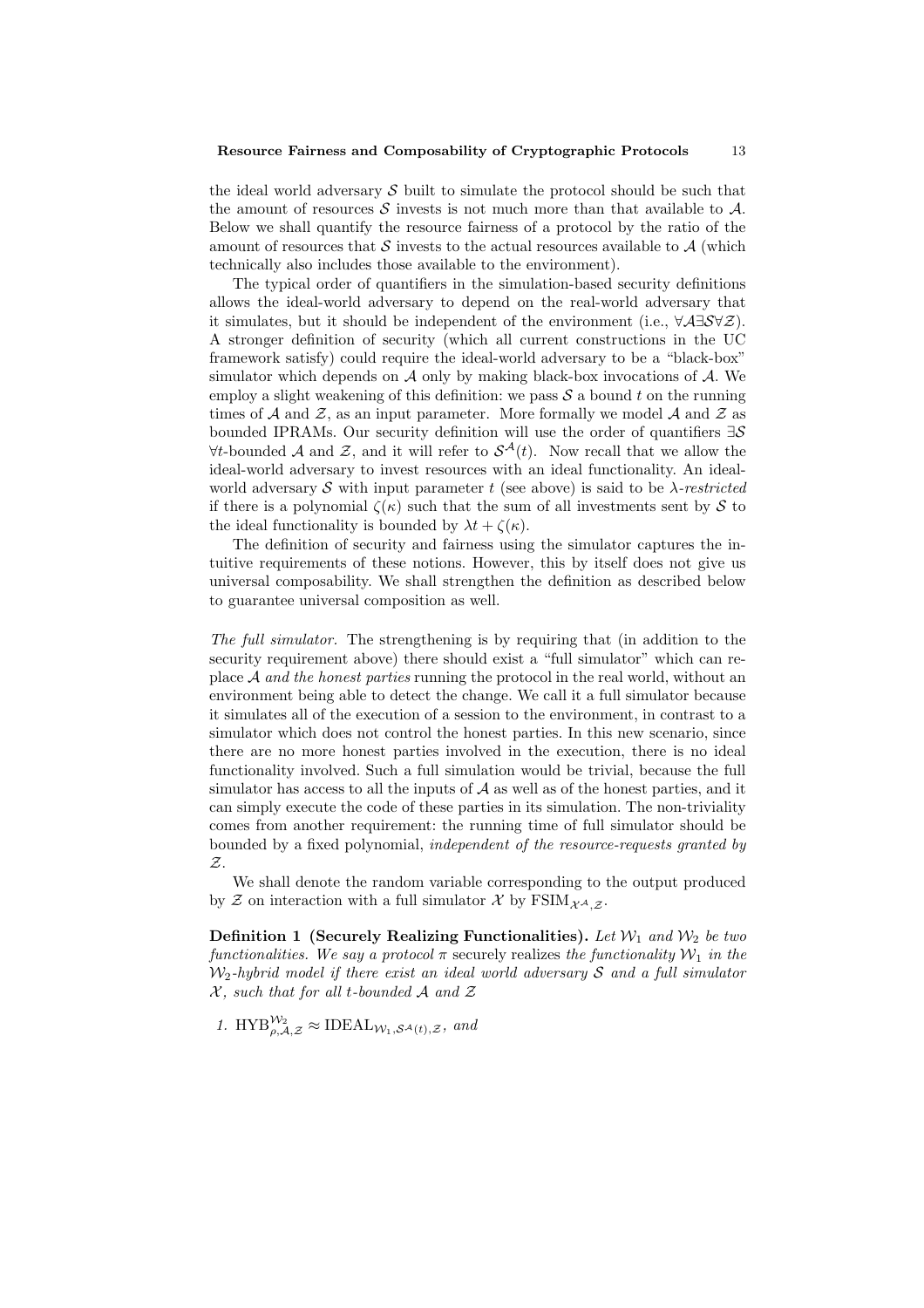14 Juan Garay, Philip MacKenzie, Manoj Prabhakaran, and Ke Yang

2. HYB $_{\rho,\mathcal{A},\mathcal{Z}}^{\mathcal{W}_2} \approx \text{FSIM}_{\mathcal{X}^{\mathcal{A}},\mathcal{Z}}$ .

Furthermore, if S is  $\lambda$ -restricted, then  $\pi$  securely realizes  $\mathcal{W}_1$  with  $\lambda$ -investment (in the  $W_2$ -hybrid model).

Although the definition above is stated with respect to general functionalities (and this will be useful in proving our composition theorem), this notion of realizing a functionality with  $\lambda$ -investment will be particularly relevant in the case when  $W_1$  is a wrapped functionality, and specifically a wrapped "fair" functionality. To elaborate, let us consider the case where  $\mathcal{W}_1$  is  $\mathcal{W}(\mathcal{F})$  for some  $\mathcal{F}$ . (The functionality  $\mathcal{W}_2$  can be a wrapped or non-wrapped functionality, i.e.,  $W_2$  above can be a non-wrapped functionality like  $\mathcal{F}_{CRS}$ , or it can be a wrapped functionality which we use as a module in a larger protocol.) Then we make the following definition.

**Definition 2.** Let  $\pi$  be a protocol that securely realizes  $\mathcal{W}(F)$  with  $\lambda$ -investment. Then  $\pi$   $\lambda$ -fairly realizes  $\mathcal{F}$ .

Let us give some intuition behind this definition. First, by Fact  $1, W$  guarantees that any time a corrupted party (or in particular, the ideal adversary that has corrupted that party) receives its fairdeliver message, then every honest party is at least offered a deal to receive its fairdeliver message, and this deal is bounded by the amount that the ideal adversary invests. Second, by the definition above, the ideal adversary invests an amount within a factor of  $\lambda$  to the resources available to the real adversary. Thus, by expending resources at most a factor  $\lambda$  more than the amount available to the real adversary, an honest party in the ideal world may obtain its message. Since the ideal world is indistinguishable from the real world, the honest party in the real world may also obtain the message expending that amount of resources.

To summarize, we use the term  $\lambda$ -fairly to denote "resource fairness" where an honest party may need to spend at most a factor of  $\lambda$  more resources (i.e., time) than an adversary in order to keep the fair deliveries "fair." Now we consider the case where  $\mathcal F$  is in fact the fair SFE functionality  $\mathcal F_f$ , and formally define resource fairness and (standard) fairness.

**Definition 3.** Let  $\pi$  be a protocol that securely realizes  $W(\mathcal{F}_f)$  with  $\lambda$ -investment. Then we say  $\pi$  is  $\lambda$ -fair. If  $\lambda = O(n)$ , then we say  $\pi$  is resource fair, and if  $\lambda = 0$ , then we say  $\pi$  is fair.

Note that in a "fair" protocol, only a fixed polynomial investment is made by the ideal adversary, and thus all deals are bounded by a fixed polynomial. This could simply be incorporated into the protocol, and thus no deals would need to be made. Thus the protocol would actually securely realize  $\mathcal{F}_f$ . (Of course, as discussed above, if the adversary may corrupt more than a strict minority of parties, then no such protocol exists.)

On choosing  $\lambda = O(n)$ . The intuition behind the choice of  $\lambda = O(n)$  for resourcefair protocols is as follows. As discussed before, since corrupted parties can abort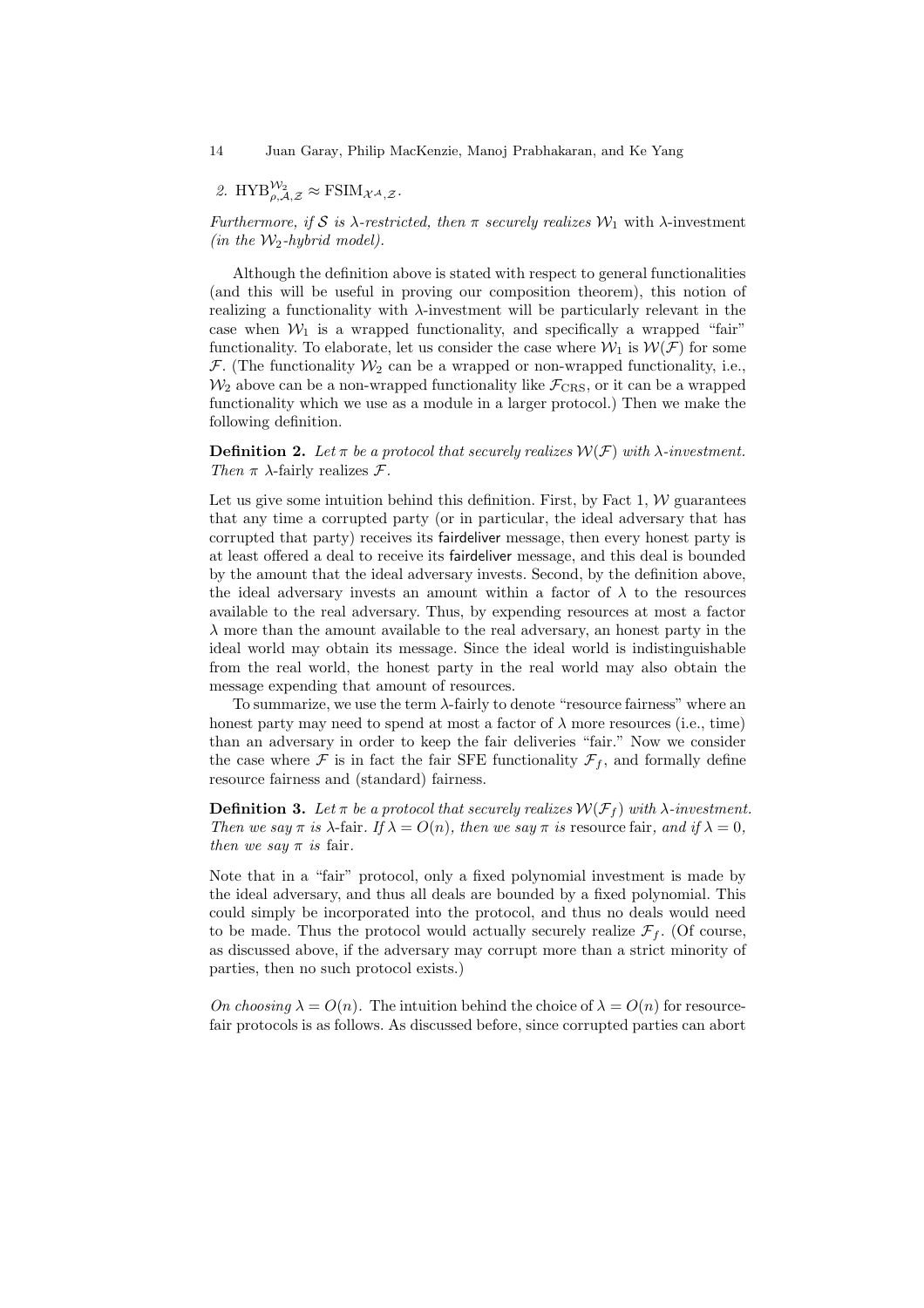and gain unfair advantage, an honest party needs more time to catch up. In the worst case, there can be  $(n - 1)$  corrupted parties against one honest party. Since the honest party may need to invest a certain amount of work against every corrupted party, we expect that the honest party would run about  $(n - 1)$ times as long as the adversary. Thus, we believe that  $O(nt)$  is the "necessary" amount of time an honest party needs for a t-bounded adversary. On the other hand, as we show in the sequel, there exist  $O(n)$ -fair protocols in the FMPC framework, and thus  $\lambda = O(n)$  is also sufficient.

Security of resource-fair protocols. Our definition of resource fairness subsumes the UC definition of security. First of all, if a protocol  $\pi$   $\lambda$ -fairly realizes  $\mathcal{F}$ , then, by definition it is also a secure realization of  $W(F)$ . However it is not a secure realization of  $\mathcal F$  itself, because  $\mathcal W(\mathcal F)$  offers extra features. But note that for adversaries which never use the feature of sending an invest message,  $\mathcal F$  and  $W(F)$  behave identically. In fact, F in the original (unfair) UC model of [14] can be modeled using a rigged wrapper: consider  $W'(\mathcal{F})$  which behaves like  $W(\mathcal{F})$ except that it does not offer any deals to the honest parties (but interacts with the adversary in the same way: in particular, it allows the adversary to obtain its outputs by "investing" any amount of resources). Except for the round structure we use,  $W'(\mathcal{F})$  is an exact modeling of  $\mathcal F$  in the original UC framework. Clearly  $W(\mathcal{F})$ , is intuitively as secure as  $\mathcal{W}'(\mathcal{F})$  (but is also fair).

#### 2.5 A composition theorem

We now examine the composition of protocols. It turns out that the composition theorem of the UC framework does not automatically imply an analog in the FMPC framework. The main reason for this is that the running time of a resource-requesting protocol is not bounded a priori, as there is no bound on the amount of time the environment may decide to grant it in response to a request. This is the reason we introduced the full simulator, whose running time is bounded by a polynomial, independent of the environment, and added the extra requirement concerning the full simulator in our definition of security. Using this extra requirement, we are able to prove the composition theorem below.

For simplicity, we shall modify Definition 1, so that the simulator  $\mathcal S$  is passed t which is a bound on the sum of the running times of the environment  $\mathcal Z$  and the adversary  $A$  (rather than on the maximum of these two). We state the composition theorem accordingly. This makes a difference of at most a constant factor in the parameters below.

Theorem 2 (Universal Composition of Resource-Fair Protocols). Let  $\mathcal{W}_2$  be an ideal functionality. Let  $\pi$  be a protocol in the  $\mathcal{W}_2$ -hybrid model, which uses atmost  $\ell$  sessions of  $\mathcal{W}_2$ . Let  $\rho$  be a protocol that securely and  $\lambda$ -fairly realizes  $W_2$ . Then there exists a  $\lambda'$ -restricted black-box hybrid-mode adversary H, such that for all t, for any  $t_1$ -bounded real-world adversary A and  $t_2$ -bounded environment  $\mathcal Z$  such that  $t_1 + t_2 \leq t$ , we have

$$
REAL_{\pi^{\rho}, \mathcal{A}, \mathcal{Z}} \approx \text{HYB}_{\pi, \mathcal{H}^{\mathcal{A}}(t), \mathcal{Z}}^{\mathcal{W}_2},\tag{1}
$$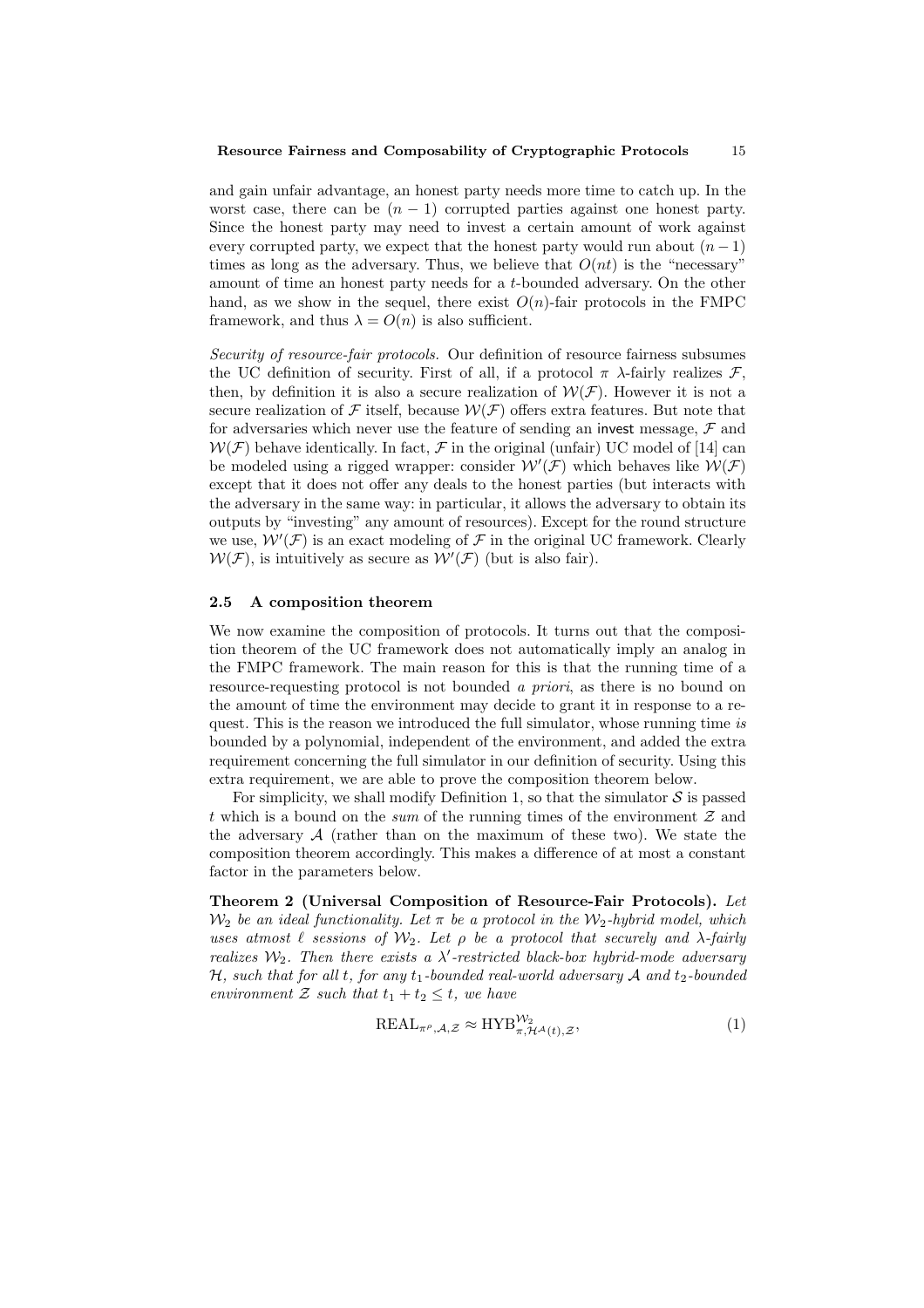16 Juan Garay, Philip MacKenzie, Manoj Prabhakaran, and Ke Yang

where  $\lambda' = \lambda \ell$ .

Corollary 1. Let  $\mathcal{W}_1$  and  $\mathcal{W}_2$  be ideal functionalities. Let  $\pi$  be a protocol that securely realizes  $W_1$  with  $\lambda$ -investment in the  $W_2$ -hybrid model. Let  $\rho$  be a protocol that securely realizes  $W_2$  with  $\lambda'$ -investment. Then the protocol  $\pi^{\rho}$  securely realizes  $W_1$  with  $\lambda''$ -investment. Here, if  $\ell$  is an upperbound on the number of sessions of  $\mathcal{W}_2$  used by  $\pi$ , then  $\lambda'' = \lambda(\ell(\lambda' + 1)).$ 

# 3 Resource-Fair Protocols

#### 3.1 The commit-prove-fair-open functionality

We first present the "commit-prove-fair-open" functionality  $\mathcal{F}_{\text{CPFO}}$ , and then show how to construct a protocol, GradRel, that securely realizes  $W(\mathcal{F}_{\text{CPPFO}})$  with  $O(n)$ -investment using "time-lines." Functionality  $\mathcal{F}_{\text{CPPFO}}$  is described below.

Functionality  $\mathcal{F}^R_{\text{CPFO}}$  $\mathcal{F}_{\text{CPFO}}^R$  is parameterized by a polynomial-time computable binary relation R. It proceeds as follows, running with parties  $P_1$ ,  $P_2$ , ...,  $P_n$  and an adversary  $S$ . **Round** 1 – commit phase: Receive message (commit, sid,  $x_i$ ) from every party  $P_i$  and broadcast (RECEIPT, sid,  $P_i$ ) to all parties and S. **Round** 2 – prove phase: Receive message (prove, sid,  $y_i$ ) from every party  $P_i$ , and if  $R(y_i, x_i) = 1$ , broadcast (PROOF, sid,  $P_i, y_i$ ) to all parties and S. **Oopen phase:** Wait to receive message (open, sid) from party  $P_i$ ,  $1 \leq i \leq n$ , and a message (deliverat, sid, s) from S. As soon as all  $n$  open messages and the deliverat message are received, output (fairdeliver, sid, 0,  ${((DATA, (x_1, x_2, ..., x_n)), P_i)}_{1 \leq i \leq n}$  ${((DATA, (x_1, x_2, ..., x_n)), S)},$ s).

Fig. 3. The commit-prove-fair-open functionality  $\mathcal{F}_{\text{CPFO}}$  with relation R.

Functionality  $\mathcal{F}_{\text{CPP}}$  is similar to the "commit-and-prove" functionality  $\mathcal{F}_{\text{CP}}$ in  $[17]$  in that both functionalities allow a party to commit to a value v and prove relations about v. Note that although  $\mathcal{F}_{CP}$  does not provide an explicit "opening" phase, the opening of  $v$  can be achieved by proving an "equality" relation. However, while  $\mathcal{F}_{\text{CP}}$  is not concerned with fairness,  $\mathcal{F}_{\text{CPFO}}$  is specifically designed to enforce fairness in the opening. In the open phase,  $\mathcal{F}_{\text{CPFO}}$  does not require the outputs to be handed over to the parties as soon as the parties request an opening. Instead, it specifies (to  $W(\mathcal{F}_{\text{CPPO}})$ ) a round s in the future when the outputs are to be handed over. We allow the adversary to determine this round by sending a deliverat message to  $\mathcal{F}_{\text{CPPO}}$ . (Implicitly we assume that if the round number in the deliverat message is less than the current round number, then the functionality will ignore it.)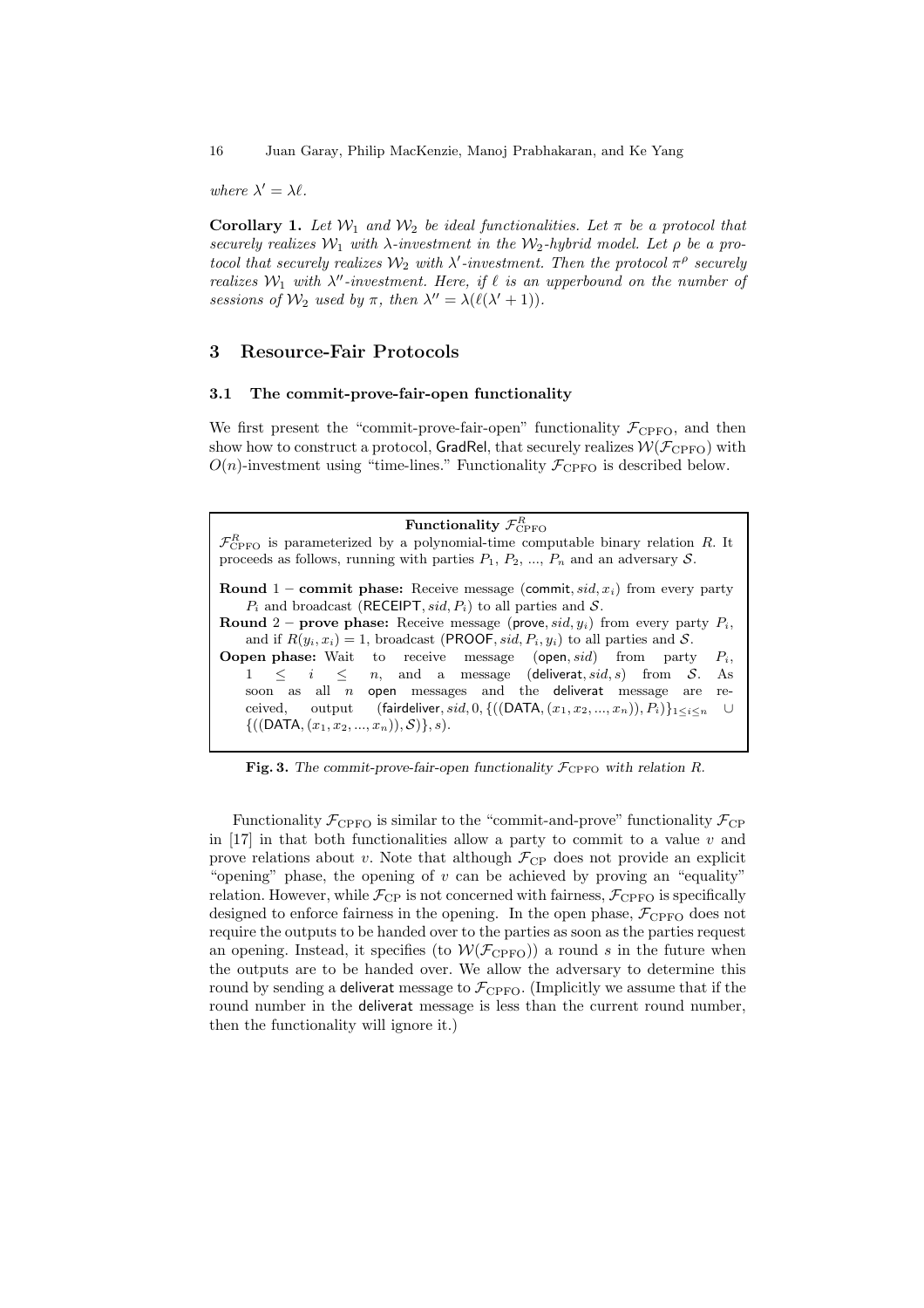Later in the paper, we shall see that by replacing some invocations to the  $\mathcal{F}_{\text{CP}}$ functionality by invocations to  $W(\mathcal{F}_{\text{CPFO}})$ , we can convert the MPC protocol by Canetti et al. (which is completely unfair) into a resource-fair protocol.

Before showing a protocol that securely realizes  $W(\mathcal{F}_{\text{CPPFO}})$ , we present a variant of a cryptographic primitive known as "time-lines" [31] that will play an essential role in the construction of resource-fair protocols. Before doing that, we present the assumptions used by these protocols

Preliminaries for protocol constructions. Let  $\kappa$  be the cryptographic security parameter. A function  $f : \mathbb{Z} \to [0, 1]$  is negligible if for all  $\alpha > 0$  there exists an  $\kappa_{\alpha} > 0$  such that for all  $\kappa > \kappa_{\alpha}, f(\kappa) < |\kappa|^{-\alpha}$ . All functions we use in this paper will include a security parameter as input, either implicitly or explicitly, and we say that these functions are negligible if they are negligible in the security parameter. (They will be polynomial in all other parameters.) Furthermore, we assume that n, the number of parties, is polynomially bounded by  $\kappa$  as well.

A prime p is safe if  $p' = (p-1)/2$  is also a prime. A Blum integer is a product of two primes, each equivalent to 3 modulo 4. We will be working with a special class of Blum integers  $N = p_1p_2$  where  $p_1$  and  $p_2$  are both safe primes. We call such numbers safe Blum integers.

The assumptions used in this paper are the *composite decisional Diffie*-Hellman assumption (CDDH) [10], the *decision composite residuosity* assumption (DCRA) [46], and a further refinement of the generalized Blum-Blum-Shub assumption (GBBS) [11], which we now state. $^{14}$ 

Given security parameter  $\kappa$ , let  $N = p_1p_2$  be a safe Blum integer with  $|p_1| = |p_2| = \kappa$ , and let k be an integer bounded from below by  $\kappa^c$  for some positive c. Let **a** be an arbitrary  $\ell$ -dimensional vector where  $0 = a[1] < a[2]$  $\cdots < a[\ell] < 2^k$ , and x be an integer between 0 and  $2^k$  such that  $Dist(x, a) = S$ , where  $Dist(x, a)$  denotes the minimal absolute difference between x and elements in **a**. (Note that, in particular, we have  $x \geq S$ , since  $a[1] = 0$ .) Let g be a random element in  $\mathbb{Z}_N^*$ ; define the "repeated squaring" function as  $\mathsf{RepSq}_{N,g}(x) =$  $g^{2^x}$  mod N. Let **u** be an  $\ell$ -dimensional vector such that  $u[i] = \text{RepSq}_{N,g}(a[i]),$ for  $i = 1, ..., \ell$ .

Now let A be a PRAM algorithm whose running time is bounded by  $\delta \cdot S$  for some constant  $\delta$ , and let R be a random element in  $\mathbb{Z}_N^*$ . The GBBS assumption states that there exists a negligible function  $\epsilon(\kappa)$  such that for any A,

$$
\left|\Pr[\mathcal{A}(N,g,\boldsymbol{a},\boldsymbol{u},x,\text{RepSq}_{N,g}(x))=1]-\Pr[\mathcal{A}(N,g,\boldsymbol{a},\boldsymbol{u},x,R^2)=1]\right|\leq\epsilon(\kappa).
$$
\n(2)

In this paper we present protocols that work in the CRS model and in the PKI model. In the CRS model, there is a common reference string (CRS) generated from a prescribed distribution accessible to all parties at the beginning of the protocol. The  $\mathcal{F}_{CRS}$  functionality simply returns the CRS. The public key

<sup>&</sup>lt;sup>14</sup> Refer to [32] for remarks on the differences between the version presented here and the original one.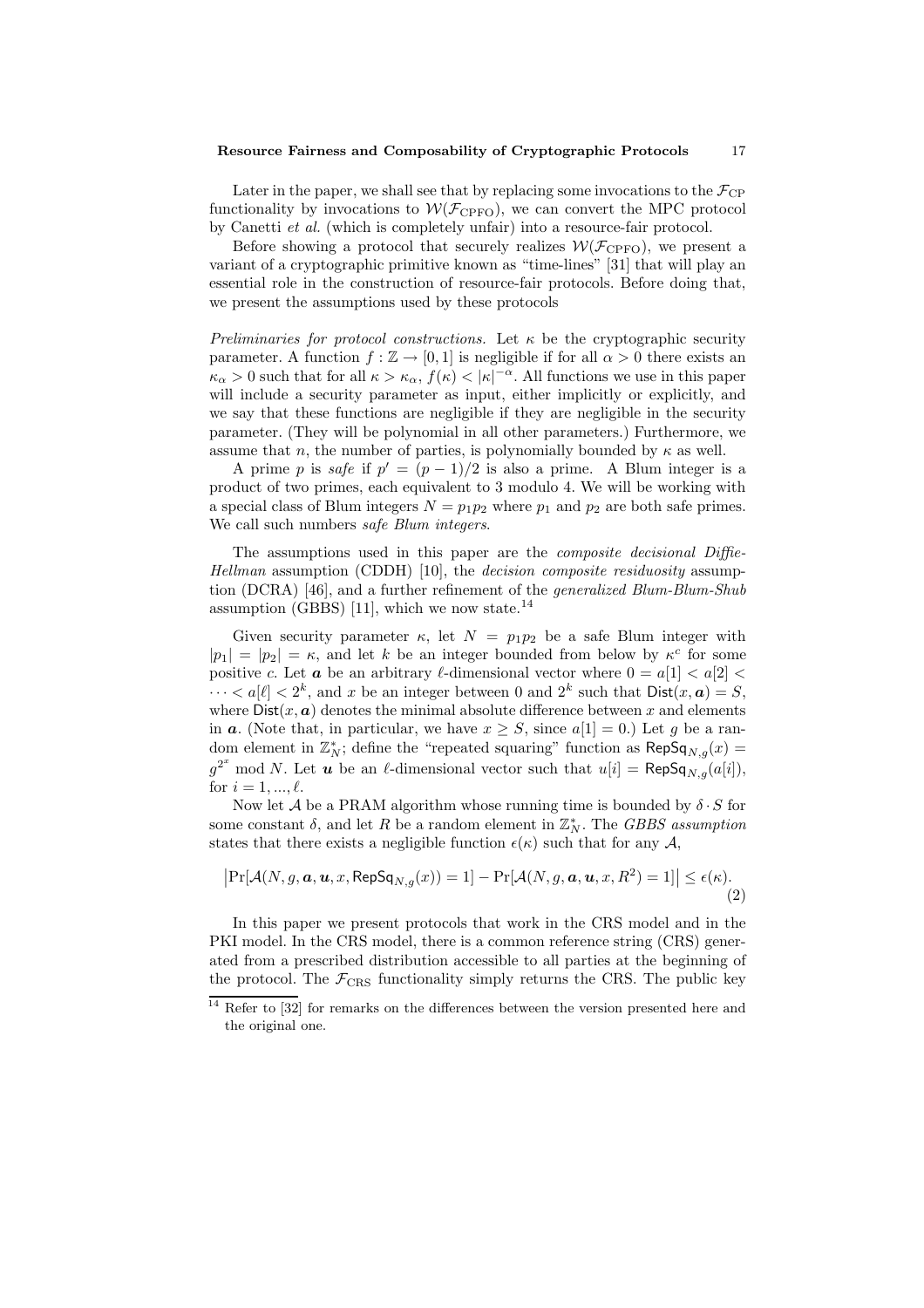infrastructure (PKI) model is stronger. Upon initial activation, a PKI functionality,  $\mathcal{F}_{PKI}$ , generates a public string as well as a private string for each party. We note that both models can be defined in the UC and the FMPC frameworks.

Time-lines. We present a definition of a time-line suitable for our purposes, followed by an efficient way to generate them (according to this definition), the security of which relies on GBBS and CDDH-QR.

**Definition 4.** Let  $\kappa$  be a security parameter. A decreasing time-line is a tuple  $L = \langle N, g, u \rangle$ , where  $N = p_1 p_2$  is a safe Blum integer where both  $p_1$  and  $p_2$ are  $\kappa$ -bit safe primes, g is an element in  $\mathbb{Z}_N^*$ , and  $\boldsymbol{u}$  is a  $\kappa$ -dimensional vector defined as  $u[i] = \text{RepSq}_{N,g}(2^{\kappa} - 2^{\kappa - i})$  for  $i = 1, 2, ..., \kappa$ . We call N the time-line modulus, g the seed, the elements of **u** the points in L, and  $u[\kappa]$  the end point in L.

To randomly generate a time-line, one picks a random safe Blum integer N along with  $g \stackrel{R}{\leftarrow} \mathbb{Z}_N^*$  as the seed, and then produces the points. Naturally, one can compute the points by repeated squaring: By squaring the seed  $g 2^{\kappa-1}$  times, we get  $u[1]$ , and from then on, we can compute  $u[i]$  by squaring  $u[i-1]$ ; it is not hard to verify that  $u[i] = \text{RepSq}_{N,u[i-1]}(2^{k-i})$ , for  $i = 2, ..., \kappa$ . Obviously, using this method to compute all the points would take exponential time. However, if one knows the factorization of N, then the time-line can be efficiently computed [11].

Alternatively, and assuming one time-line is already known, Garay and Jakobsson [31] suggested the following way to efficiently generate additional time-lines. Given a time-line  $L$ , one can easily *derive* a new time-line from  $L$ , by raising the seed and every point in  $L$  to a fixed power  $\alpha$ . Clearly, the result is a time-line with the same modulus.

**Definition 5.** Let  $L = \langle N, g, u \rangle$  and  $L' = \langle N, h, v \rangle$  be two lines of identical modulus. We say that time-line  $L'$  is derived from L with shifting factor  $\alpha$  if there exists an  $\alpha \in \mathbb{Z}_{[1,\frac{N-1}{2}]}$  such that  $h = g^{\alpha} \mod N$ . We call  $\tilde{L}$  the master time-line.

Note that the cost of derivation is just one exponentiation per point, and there is no need to know the factorization of  $N$ . In fact, without knowing the master time-line L, if an adversary A of running time  $\delta \cdot 2^{\ell}$  sees only the seed and the *last*  $(\ell + 1)$  points of a derived time-line L', the previous point (which is at distance  $2^{\ell}$  away) appears pseudorandom to A, assuming that the GBBS assumption holds. Obviously, this pseudorandomness is no longer true if  $A$  also knows the entire master time-line L and the shifting factor  $\alpha$ , since it can then use the deriving method to find the previous point (in fact, any point) on  $L'$  efficiently. Nevertheless, as we state in the following lemma, assuming CDDH and GBBS, this pseudorandomness remains true if  $A$  knows  $L$ , but not the shifting factor α.

**Lemma 1 (Strong Pseudorandomness).** Let  $L = \langle N, q, u \rangle$  be a randomly generated decreasing time-line and  $L' = \langle N, h, v \rangle$  be a time-line derived from  $\tilde{L}$ with random shifting factor  $\alpha$ . Let  $\kappa$  and  $\delta$  be as in the GBBS assumption. Let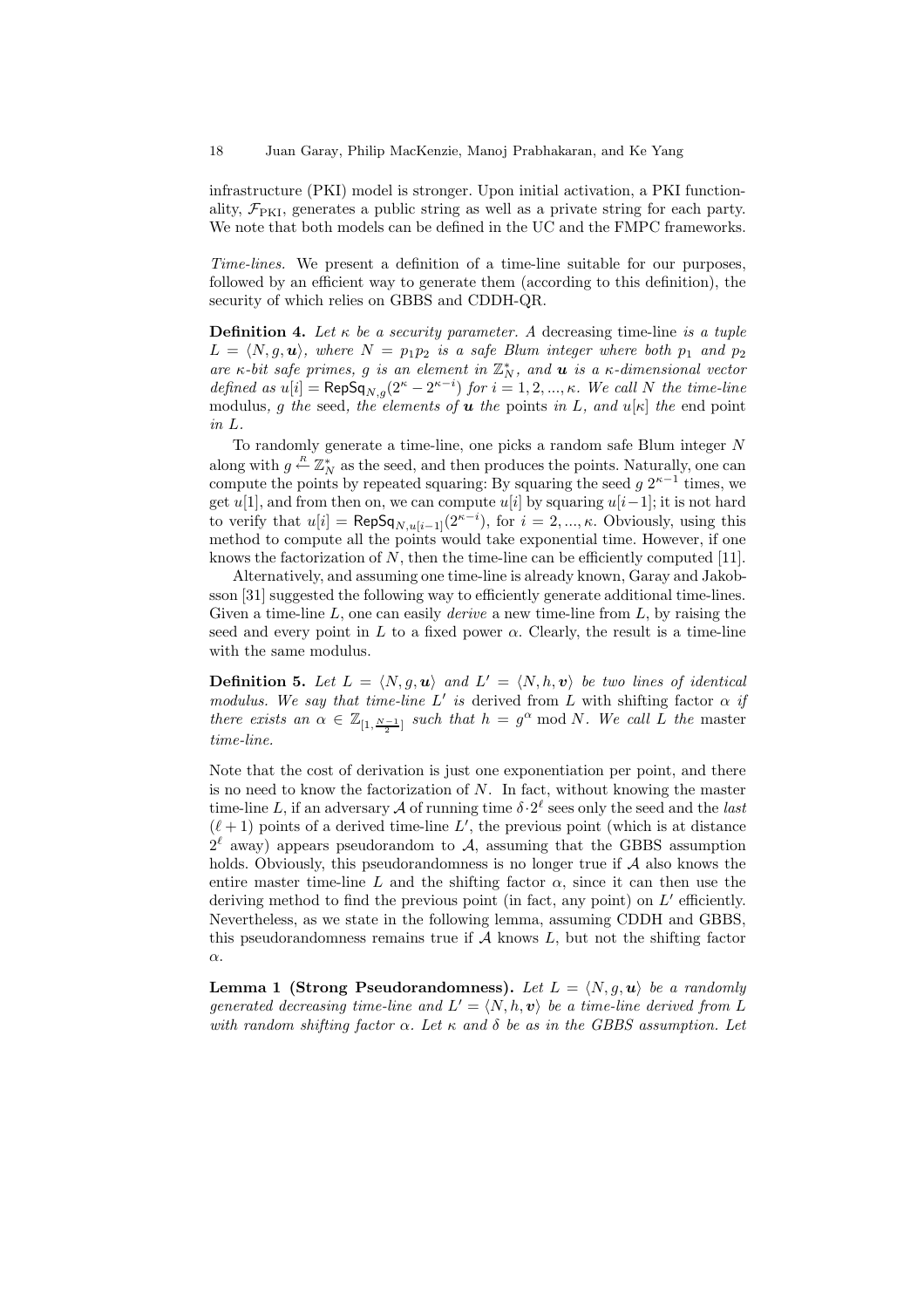w be the vector containing the last  $(\ell+1)$  elements in v, i.e.,  $w = (v[\kappa-\ell], v[\kappa-\ell])$  $\ell + 1, ..., v[\kappa]$ . Let A be a PRAM algorithm whose running time is bounded by  $\delta \cdot 2^{\ell}$  for some constant  $\delta$ . Let R be a random element in  $\mathbb{Z}_N^*$ . Then, assuming CDDH and GBBS hold, there exists a negligible function  $\epsilon(\cdot)$  such that, for any  $\mathcal{A},$ 

$$
\left|\Pr[\mathcal{A}(N,g,\boldsymbol{u},h,\boldsymbol{w},v[\kappa-\ell-1])=1]-\Pr[\mathcal{A}(N,g,\boldsymbol{u},h,\boldsymbol{w},R^2)=1]\right|\leq\epsilon(\kappa).
$$
\n(3)

Realizing  $W(\mathcal{F}_{\text{CPPO}})$ : Protocol GradRel. Now we construct a protocol, GradRel, that securely realizes wrapped functionality  $W(\mathcal{F}_{\text{CPFO}})$  in the  $(\mathcal{F}_{\text{CRS}}, \hat{\mathcal{F}}_{\text{ZK}})$ hybrid model using the time-lines introduced above. We use the multi-session version of the "one-to-many"  $\hat{\mathcal{F}}_{\text{ZK}}$  functionality from [17], which is shown in Figure 4.<sup>15</sup> In particular, we need the  $\hat{\mathcal{F}}_{\text{ZK}}$  functionality for the following relations.

# Functionality  $\hat{\mathcal{F}}_{\text{ZK}}^R$  proceeds as follows, running parties  $P_1, \ldots, P_n$ , and an adversary  $\mathcal{S}$ :

– Upon receiving (zk-prove, sid, ssid, x, w) from  $P_i$ : If  $R(x, w)$  does not hold, ignore. Otherwise, request  $S$  for permission to send (ZK-PROOF, sid, ssid,  $P_i$ , x) to each of  $P_j$  ( $j \neq i$ ). Send the messages as permissions are granted.

Fig. 4. The (multi-session) zero-knowledge functionality for relation R.

Discrete log:  $DL = \{((M, g, h), \alpha) | h = g^{\alpha} \text{ mod } M\}$ 

**Diffie-Hellman quadruple:**  $DH = \{((M, g, h, x, y), \alpha) | h = g^{\alpha} \text{ mod } M \wedge y = g^{\alpha} \}$  $x^{\alpha} \mod M$ 

**Blinded relation:** Given a binary relation  $R(y, x)$ , we define a "blinded" relation  $\hat{R}$  as:  $\hat{R}((M, g, h, w, z, y), \alpha) = (h = g^{\alpha} \mod M) \wedge R(y, z/w^{\alpha} \mod M).$ 

Intuitively,  $\hat{R}$  "blinds" the witness x using the Diffie-Hellman tuple  $(q, h, w, z/x)$ . Obviously  $\hat{R}$  is an NP relation if R is.

We now describe protocol GradRel informally. The CRS in GradRel consists of a master time-line  $L = \langle N, g, \mathbf{u} \rangle$ . To commit to a value  $x_i$ , party  $P_i$  derives a new time-line  $L_i = \langle N, g_i, v_i \rangle$ , and uses the tail of  $L_i$  to "blind"  $x_i$ . More precisely,  $P_i$  sends  $z_i = v_i[\kappa] \cdot x_i$  as a "timeline-commitment" to  $x_i$  together with a zeroknowledge proof of knowledge (through  $\hat{\mathcal{F}}_{\text{ZK}}^{\text{DL}}$ ) that it knows  $L_i$ 's shifting factor, and thus,  $x_i$ . Note that any party can *force-open* the commitment by performing repeated squaring from points in the time-line. However, forced opening can take a long time, and in particular, since  $v_i[k]$  is  $(2<sup>\kappa</sup> - 1)$  steps away from the seed gi , it appears pseudorandom to the adversary.

 $15$  In [17] the framework used is that originally presented in [14]. However, since we are using the modified version from [15], we modify the functionality  $\hat{\mathcal{F}}_{\text{ZK}}$  by explicitly allowing the adversary to block messages from the functionality to the parties.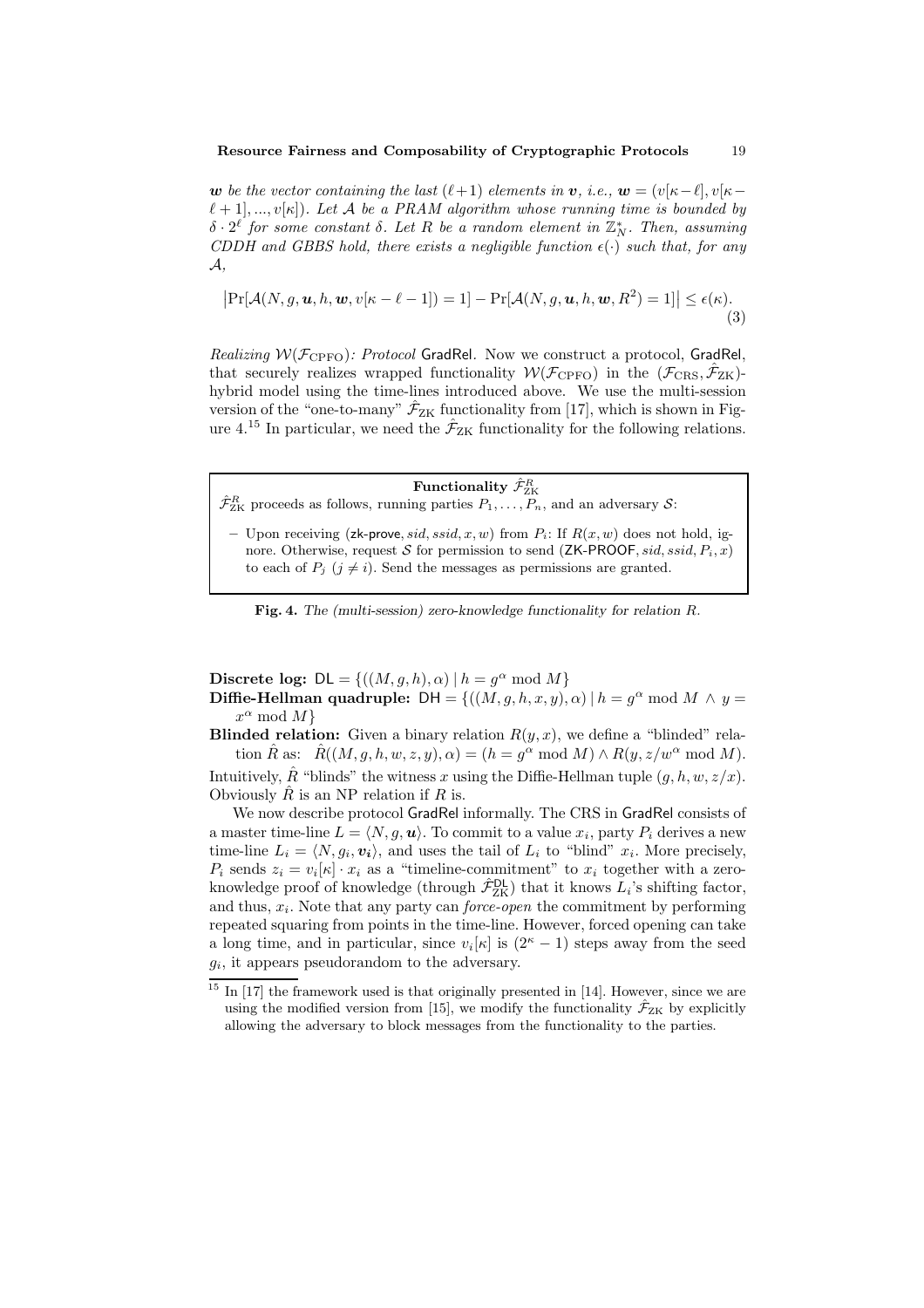The prove phase is directly handled by the  $\hat{\mathcal{F}}_{\text{ZK}}^{\hat{R}}$  functionality. The opening phase consists of  $\kappa$  rounds. In the *i*-th round, all parties reveal the *i*th point in their derived time-lines, followed by a zero-knowledge proof that this point is valid (through  $\hat{\mathcal{F}}_{\text{ZK}}^{\text{DH}}$ ), for  $i = 1, 2, ... \kappa$ . If at any time in the gradual opening stage, an uncorrupted party does not receive a ZK-PROOF message in a round when it is expected (possibly because the adversary blocked it, or a corrupted party did not send a proper  $z$ k-prove message to an  $\hat{\mathcal{F}}_{\text{ZK}}$  functionality) then it enters the panic mode. In this mode, an uncorrupted party requests time from the environment to force-open the commitments of all other parties. If the environment accepts, the party forces-open the commitment; otherwise it aborts.

The detailed description of the protocol is given in Figure 5. The security of this protocol is based on CDDH, DCRA, and GBBS. The  $\delta$  in the protocol is the constant  $\delta$  from the GBBS assumption. As a technical note, GradRel assumes that all the committed values are quadratic residues in  $\mathbb{Z}_N^*$ . In [32] we discuss how this assumption can be removed. Clearly, protocol GradRel uses  $O(\kappa^2 n)$  bits of communication. As mentioned in Section 2.1, the protocol employs a broadcast channel for convenience.

We can show an ideal adversary for  $W(\mathcal{F}_{\mathrm{CPPO}}^R)$  that invests  $nt/\delta$  and produces a simulation indistinguishable from GradRel. Therefore, GradRel securely realizes  $W(\mathcal{F}_{\mathrm{CPFO}}^R)$  with  $n/\delta$ -investment.

Theorem 3. Assume that GBBS and CDDH hold. Then protocol GradRel securely realizes the ideal functionality  $W(\mathcal{F}_{\text{CPPO}}^R)$  with  $O(n)$ -investment in the  $(\mathcal{F}_{CRS}, \hat{\mathcal{F}}_{ZK}^{DL}, \hat{\mathcal{F}}_{ZK}^{DL}, \hat{\mathcal{F}}_{ZK}^{R})$ -hybrid model, assuming static corruptions.

Refer to [32] for the proof of this theorem. Here we sketch the essential new elements involving the wrapper. In constructing a simulator  $S$ , the most interesting aspect is the simulation of the fair-open phase. Note that the opening takes place in rounds, with the value released in each round being "closer" to the value to be revealed.

- $-$  S internally runs the adversary A, and simulates to it the protocol messages from the honest parties. Initially  $\mathcal S$  uses random values to simulate the values released by the honest parties in each round.
- However, once the released value gets sufficiently close to the final value,  $\mathcal S$  can no longer use random values, because even a t-bounded adversary and environment can distinguish between that and the values released by the honest party in an actual execution. So, before that point,  $S$  will invest sufficient amount of time with  $W(\mathcal{F}_{\text{CPPO}})$  and obtain the value to be opened. (The "sufficient" amount is the same as what an honest party entering the panic mode at this point would have requested the environment.) Further rounds in the simulation are carried out using the value obtained from  $W(\mathcal{F}_{\text{CPFO}})$  (and hence in those rounds the simulation is perfect).
- At this point a deal is still not offered by  $W(\mathcal{F}_{\text{CPFO}})$  to any honest party. But if in a future round, the adversary  $A$  causes a RELEASE or a ZK-PROOF message not to reach an honest party  $P$  (which in the real execution would prompt P to enter the panic mode), at that point S would request  $W(\mathcal{F}_{\text{CPFO}})$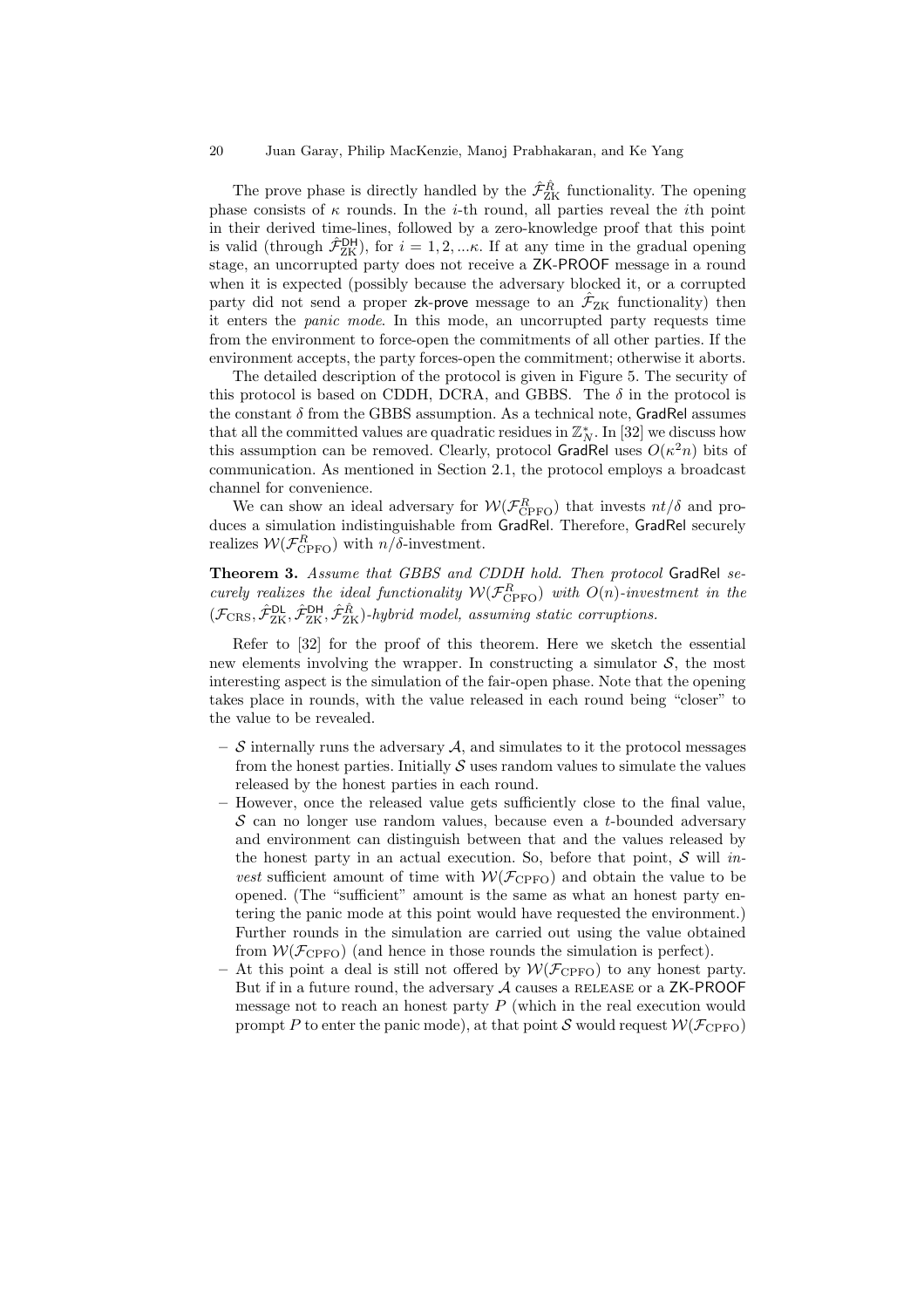## Protocol GradRe $\mathbb{R}^R$

Set-up: The CRS consists of a master time-line  $L = \langle N, g, u \rangle$ .

- **Round 1 (commit phase)** For each party  $P_i$ ,  $1 \leq i \leq n$ , upon receiving input (commit,  $sid, x_i$ ), do:
	- 1. Pick  $\alpha_i \stackrel{R}{\leftarrow} [1, \frac{N-1}{2}]$ , set  $g_i \leftarrow g^{\alpha_i} \mod N$ , and compute from L a derived time-line  $L_i = \langle N, g_i, v_i \rangle$ .
	- 2. Set  $z_i \leftarrow v_i[\kappa] \cdot x_i = (u[\kappa])^{\alpha_i} \cdot x_i \mod N$  and broadcast message (COMMIT,  $sid, P_i, q_i, z_i).$
	- 3. Send message (zk-prove, sid, 0,  $(N, g, g_i)$ ,  $\alpha_i$ ) to the  $\hat{\mathcal{F}}_{\text{ZK}}^{\text{DL}}$  functionality.

All parties output (RECEIPT,  $sid, P_i$ ) after receiving (ZK-PROOF,  $sid, 0, P_i$ ,  $(N, g, g_i)$  from  $\hat{\mathcal{F}}_{\text{ZK}}^{\text{DL}}$ .

- **Round 2 (prove phase)** For each party  $P_i$ ,  $1 \leq i \leq n$ , upon receiving input (prove,  $sid, y_i)$ , do:
	- 1. Send message  $(zk$ -prove,  $sid, 0, (N, g, g_i, u[k], z_i, y_i), \alpha)$  to the  $\hat{\mathcal{F}}_{\text{ZK}}^{\hat{R}}$  functionality.
	- 2. After receiving messages  $(ZK-PROOF, sid, 0, P_i, (N, g, g_i, u[\kappa], z_i, y_i))$ from  $\hat{\mathcal{F}}_{\text{ZK}}^{\hat{R}}$ , all parties output (PROOF,  $sid, P_i, y_i$ ).

Round  $r = 3, \ldots, (\kappa + 2)$  (open phase) Let  $\ell = r - 2$ . For each party  $P_i$ ,  $1 \leq$  $i \leq n$ , do:

- 1. Broadcast (RELEASE, sid,  $v_i[\ell]$ ) and send message (zk-prove, sid, r,  $(N, g, g_i, u[\ell], v_i[\ell]), \alpha_i)$  to ideal functionality  $\hat{\mathcal{F}}^{\textsf{DH}}_{\text{ZK}}$ .
- 2. After receiving all n RELEASE and  $ZK-PROOF$  messages, proceed to the next round. Otherwise, if any of the broadcast messages is missing, go to panic mode.

At the end of round  $(\kappa + 2)$ , compute  $x_j = z_j \cdot (v_j |\kappa|)^{-1} \mod N$ , for  $1 \le j \le n$ , output (DATA,  $sid, x_1, x_2, ..., x_n$ ) and terminate.

**Panic mode:** For each party  $P_i$ ,  $1 \leq i \leq n$ , do:

- $-$  Send (dealoffer, *sid*,  $\emptyset$ , *nδ* · 2<sup>κ−ℓ+1</sup>) to the environment.
- If the environment responds with (dealaccept,  $sid$ ,  $\emptyset$ ), for  $j = 1, 2, ..., n$ , and use  $v_j [\ell - 1]$  from the previous round to directly compute  $x_j$  committed by  $P_j$  as  $x_j = z_j \cdot \left( \mathsf{RepSq}_{N,v_j[\ell-1]}(2^{\kappa-\ell+1}-1) \right)^{-1} \bmod N$ . Then output (DATA,  $sid, x_1, x_2, ..., x_n)$  in round  $(\kappa + 2)$  and terminate. – Otherwise, output ⊥ in round (κ + 2) and terminate.

Fig. 5. Protocol GradRel, running in the CRS model in  $(\kappa + 2)$  rounds.

to send a deal to  $P$ , with investment required from  $P$  being the actual time that the protocol would request the environment then. This amount will be no more than what  $\mathcal S$  invested.

– In the ideal world protocol, if P receives a deal offer from  $W(\mathcal{F}_{\text{CPFO}})$ , then it would pass it on to the environment, and if the deal is accepted by the environment, then P will invest the amount of time specified in the deal, and obtain the committed value from  $W(\mathcal{F}_{\text{CPPO}})$ . In the real world protocol, if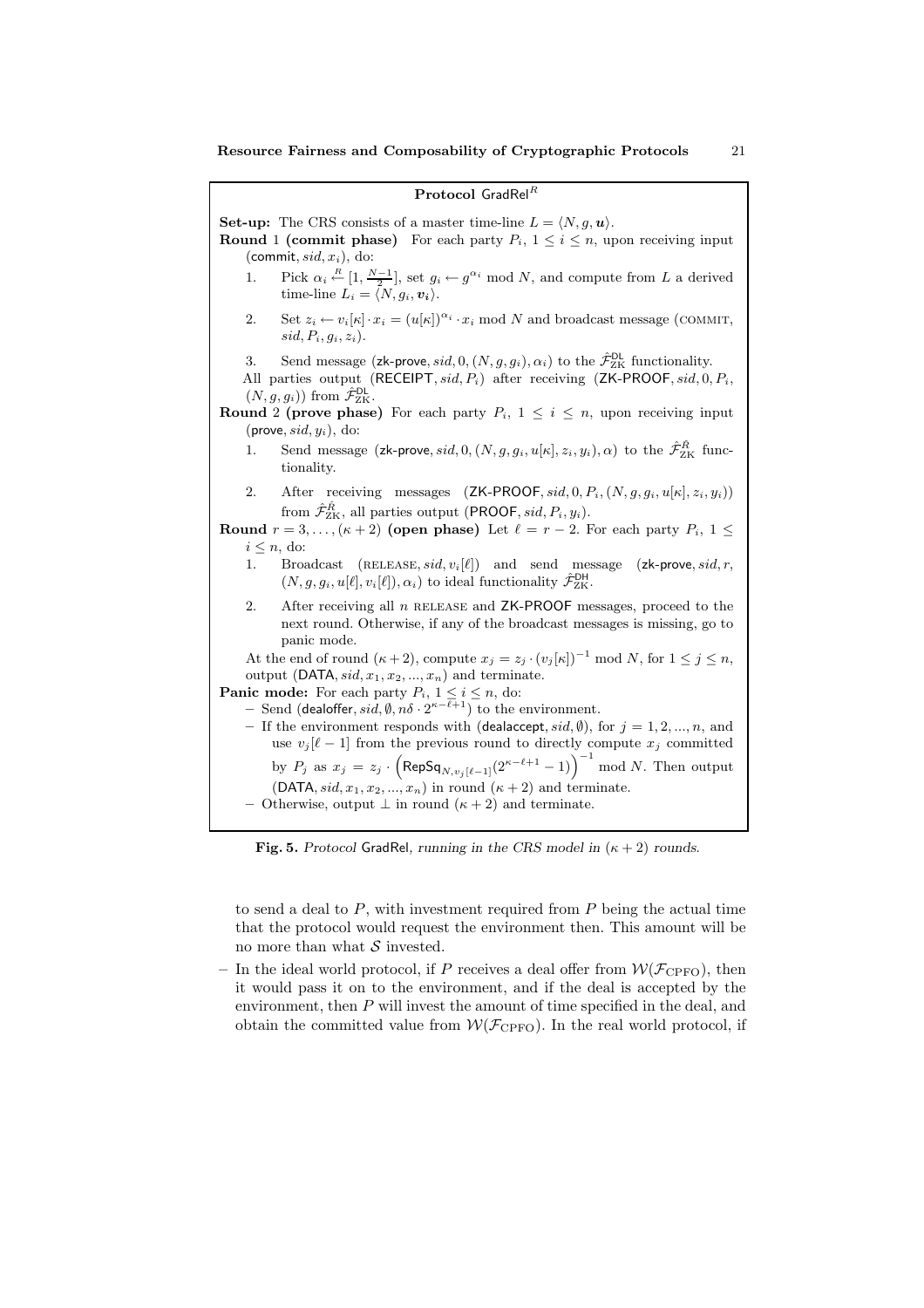P enters the panic mode it will send the deal offer to the environment, and if the deal is accepted by the environment, then  $P$  will use the amount of time specified in the deal offer to force-open the computed value. In either, case the environment sees the same behavior from P.

To show that this simulation is good, we depend on the fact that the values released in the initial rounds of the actual execution are pseudorandom, and that in the simulation  $\mathcal S$  switches to the actual values before this pseudorandomness ceases to hold. The  $O(n)$  factor in the amount invested by S is because of the fact that  $S$  has to make the advance investment for commitments by all honest parties (at most n), whereas the adversary  $A$  might choose to attack any one of them. The  $O(n)$  factor also includes (in the constant) the factor  $\delta$  from the GBBS assumption.

To prove the theorem we must also show a full simulator. A full simulator is essentially a faithful execution of the adversary and the honest parties. The only non-triviality resides in that its running time should not depend on the amount of resources granted by the environment. This is not a problem, since the full simulator will know the committed values and need not extract it as the honest parties do in the protocol.

By "plugging in" the UCZK protocol from [17] into protocol GradRel, we have the following corollary.

Corollary 2. Assume GBBS and CDDH hold, and that enhanced trapdoor permutations exist. Then there exists a protocol that securely realizes  $W(\mathcal{F}^R_{\text{CPPF}})$ with  $O(n)$ -investment in the  $\mathcal{F}_{CRS}$ -hybrid model, assuming static corruptions.

#### 3.2 Resource-fair multi-party computation

We show how to construct resource-fair protocols that securely realize the (wrapped) SFE functionality in the FMPC framework. At a high level, our strategy is very simple. Typical secure multi-party protocols (e.g., [21, 17, 25]) contain an "output" phase, in which every party reveals a secret value, and once all secret values are revealed, every party computes the output of the function. We modify the output phase to have the parties invoke the  $W(\mathcal{F}_{\text{CPPO}})$  functionality. A bit more concretely, assuming each party  $P_i$  holds a secret value  $v_i$  to reveal, each  $P_i$  first commits to  $v_i$  and then proves its correctness. Finally  $W(\mathcal{F}_{\text{CPPO}})$  opens all the commitments simultaneously.

In the full paper, we present two constructions that convert the MPC protocols of Canetti et al. [17] and Cramer et al. [21] into resource-fair MPC protocols. Here we state the results.

Theorem 4. Assuming the existence of enhanced trapdoor permutations, for any polynomial-time computable function f, there exists a polynomial-time protocol that securely realizes  $W(\mathcal{F}_f)$  with  $O(n)$ -investment in the  $(\mathcal{F}_{CRS}, W(\mathcal{F}_{\text{CPFO}}))$ hybrid model in the FMPC framework, assuming static corruptions.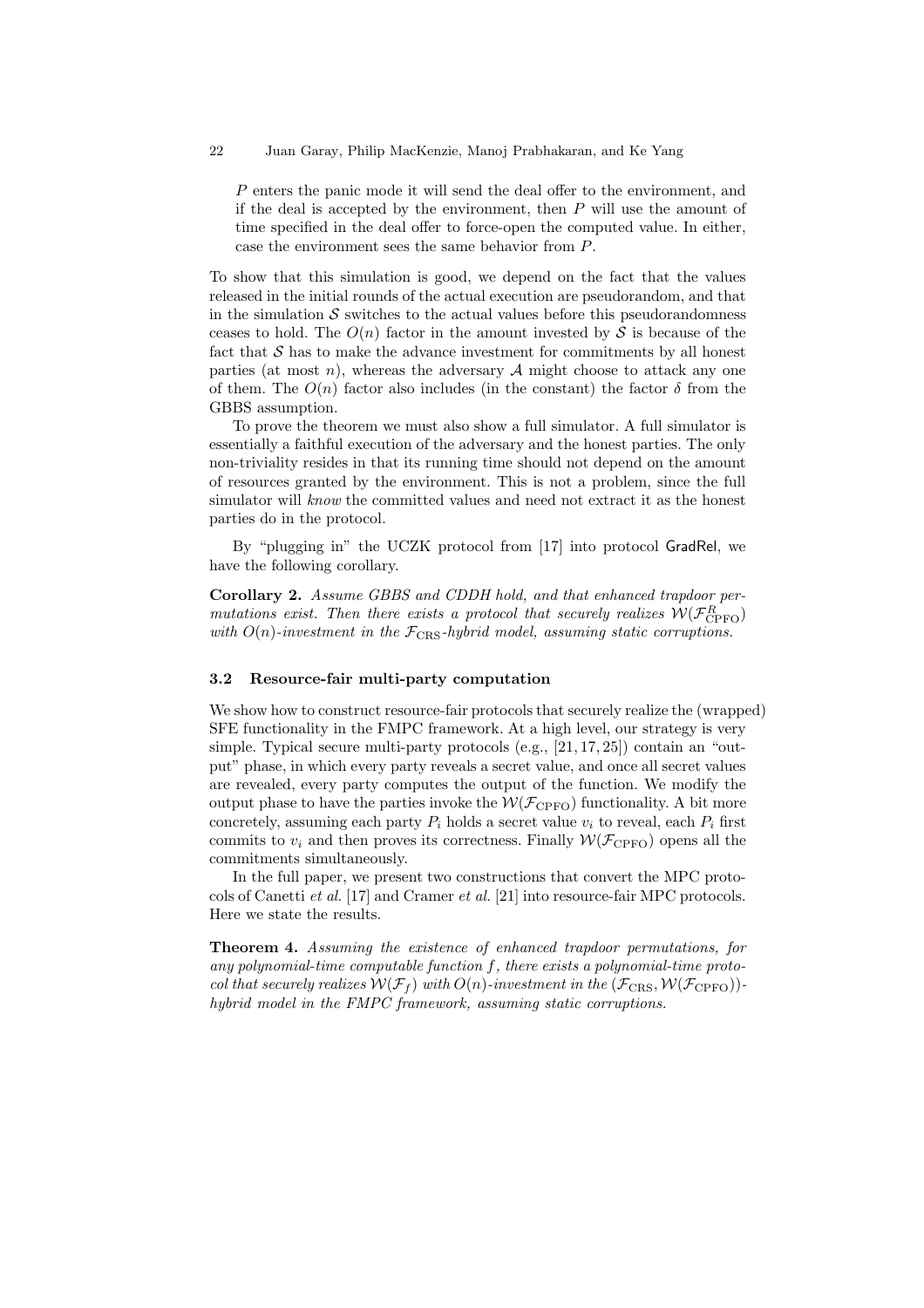Corollary 3. Assuming GBBS, CDDH, and the existence of enhanced trapdoor permutations, for any polynomial-time computable function f, there exists a resource-fair protocol that securely realizes  $W(\mathcal{F}_f)$  in the  $\mathcal{F}_{CRS}$ -hybrid model in the FMPC framework, assuming static corruptions.

Theorem 5. Assuming GBBS, CDDH, DCRA, and strong RSA, for any polynomial-time computable function  $f$ , there exists a resource-fair protocol that securely realizes  $W(\mathcal{F}_f)$  in the  $(\mathcal{F}_{PKI}, W(\mathcal{F}_{\text{CPFO}}))$ -hybrid model in the FMPC framework, assuming static corruptions. Furthermore, this protocol has communication complexity  $O(\kappa n|C| + \kappa^2 n)$  bits and consists of  $O(d + \kappa)$  rounds.

Acknowledgements. We thank Amit Sahai for helpful discussions on the formulation of the notion of resource fairness, and Yehuda Lindell and Jesper Nielsen, as well as the anonymous reviewers for  $TCC$  '06 for their many helpful comments.

# References

- 1. L. Adleman and K. Kompella. Using smoothness to achieve parallelism. In 20th STOC, pp. 528–538, 1988.
- 2. N. Asokan, V. Shoup, and M. Waidner. Optimistic Fair Exchange of Digital Signatures (Extended Abstract). In EUROCRYPT 1998, pp. 591–606, 1998.
- 3. M. Backes, B. Pfitzmann, and M. Waidner. A general composition theorem for secure reactive systems. In 1st Theory of Cryptography Conference (TCC), LNCS 2951, pp. 336-354, 2004.
- 4. D. Beaver and S. Goldwasser. Multiparty Computation with Faulty Majority. In 30th FOCS, pages 503–513, 1990.
- 5. J. Benaloh and M. de Mare. One-Way Accumulators: A Decentralized Alternative to Digital Signatures. In Eurocrypt 1993, LNCS 765, pp. 274–285, 1994.
- 6. M. Ben-Or, O. Goldreich, S. Micali and R. Rivest. A Fair Protocol for Signing Contracts. IEEE Transactions on Information Theory 36(1):40–46, 1990.
- 7. M. Ben-Or, S. Goldwasser, and A. Wigderson. Completeness theorems for noncryptographic fault-tolerant distributed computation. In 20th STOC, pp. 1–10, 1988.
- 8. M. Blum. How to exchange (secret) keys. In ACM Transactions on Computer Systems, 1(2):175–193, May 1983.
- 9. L. Blum, M. Blum, and M. Shub. A simple unpredictable pseudo-random number generator. SIAM Journal on Computing, 15(2):364–383, May 1986.
- 10. D. Boneh. The decision Diffie-Hellman problem. In Proceedings of the Third Algorithmic Number Theory Symposium, LNCS 1423, pp. 48–63, 1998.
- 11. D. Boneh and M. Naor. Timed commitments (extended abstract). In Advances in Cryptology—CRYPTO '00, LNCS 1880, pp. 236–254, Springer-Verlag, 2000.
- 12. C. Cachin and J. Camenisch. Optimistic Fair Secure Computation. In Advances in  $Cryptology - CRYPTO'00$ , LNCS 1880, pp. 93–111, Springer-Verlag, 2000.
- 13. R. Canetti. Security and Composition of Multiparty Cryptographic Protocols. Journal of Cryptology, 13(1):143-202, Winter 2000.
- 14. Ran Canetti. Universally composable security: A new paradigm for cryptographic protocols. Electronic Colloquium on Computational Complexity (ECCC) TR01- 016, 2001. Previous version "A unified framework for analyzing security of protocols" availabe at the ECCC archive TR01-016. Extended abstract in FOCS 2001.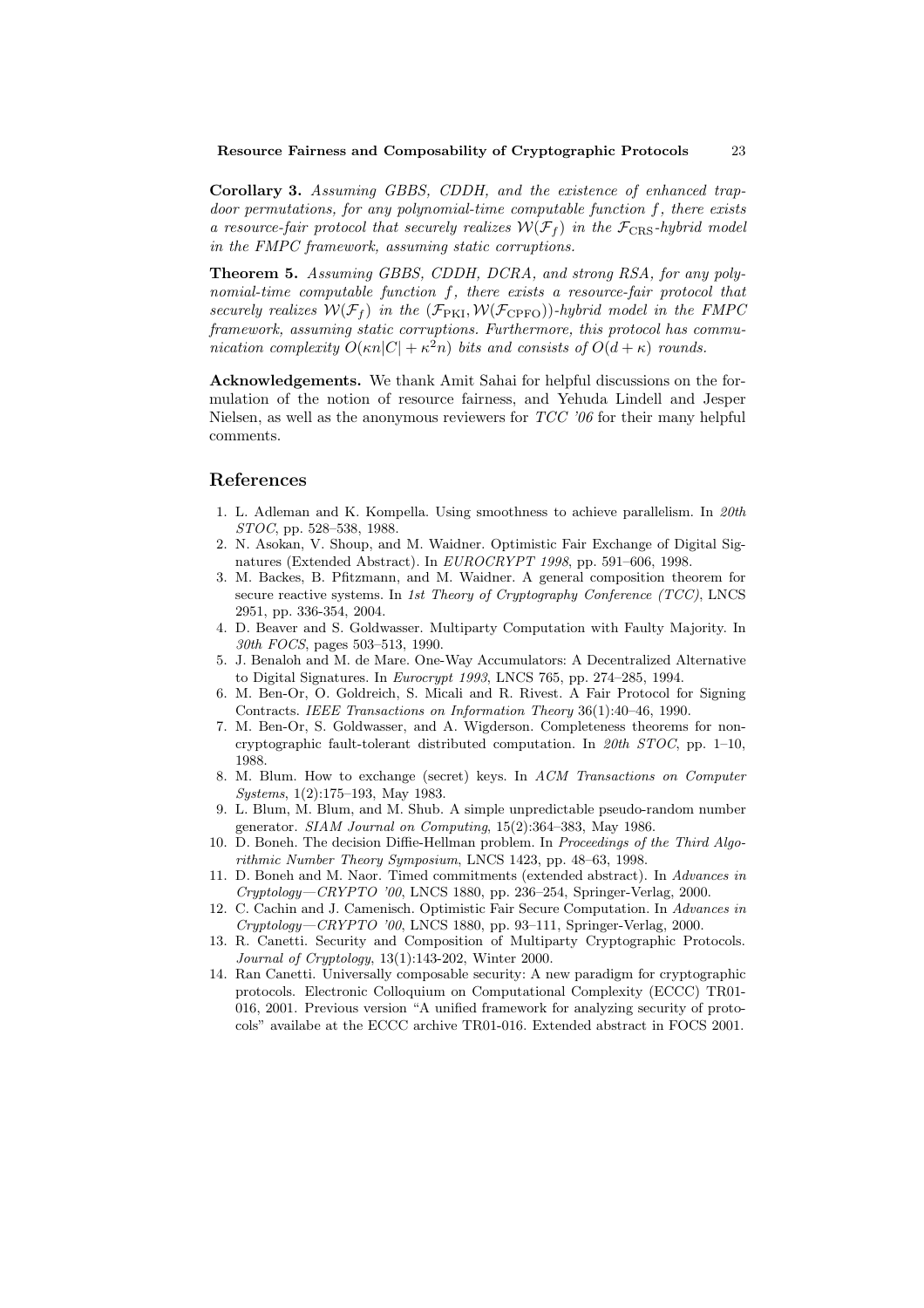- 24 Juan Garay, Philip MacKenzie, Manoj Prabhakaran, and Ke Yang
- 15. Ran Canetti. Universally composable security: A new paradigm for cryptographic protocols. Cryptology ePrint Archive, Report 2000/067, 2005. Revised version of [14].
- 16. R. Canetti and M. Fischlin. Universally composable commitments. In CRYPTO 2001, LNCS 2139, pp. 19–40, 2001.
- 17. R. Canetti, Y. Lindell, R. Ostrovsky, and A. Sahai. Universally Composable Twoparty and Multi-party Secure Computation. In 34th STOC, 2002.
- 18. D. Chaum, C. Crépeau, and I. Damgård. Multiparty unconditionally secure protocols. In 20th STOC, pp. 11–19, 1988.
- 19. R. Cleve. Limits on the security of coin flips when half the processors are faulty. In Proceedings of the 18th Annual ACM Symposium on Theory of Computing (STOC 1986), pp. 364-369, 1986.
- 20. R. Cramer. Modular Design of Secure yet Practical Cryptographic Protocols. Ph.D. Thesis. CWI and University of Amsterdam, 1997.
- 21. R. Cramer, I. Damgård, and J. Nielsen. Multiparty Computation from Threshold Homomorphic Encryption In Advances in Cryptology - EuroCrypt 2001 Proceedings, LNCS 2045, pp. 280–300, Springer-Verlag, 2001.
- 22. R. Cramer, I. Damgård, and B. Schoenmakers. Proofs of partial knowledge and simplified design of witness hiding protocols. In Advances in Cryptology - CRYPTO '94, LNCS 839, pp. 174–187, 1994.
- 23. I. Damgård. Practical and Provably Secure Release of a Secret and Exchange of Signatures. In Journal of Cryptology 8(4), pp. 201–222, 1995.
- 24. I. Damgård and M .Jurik. Efficient protocols based probabilistic encryptions using composite degree residue classes. In Research Series RS-00-5, BRICS, Department of Computer Science, University of Aarhus, 2000.
- 25. I. Damgård, and J. Nielsen. Universally Composable Efficient Multiparty Computation from Threshold Homomorphic Encryption. In Advances in Cryptology - CRYPTO '03, 2003.
- 26. D. Dolev, C. Dwork and M. Naor. Non-malleable cryptography. SIAM J. on Comput., 30(2):391-437, 2000. An earlier version appeared in 23rd ACM Symp. on Theory of Computing, pp. 542–552, 1991.
- 27. S. Even, O. Goldreich, and A. Lempel. A randomized protocol for signing contracts. Commun. ACM, 28(6):637–647, June 1985.
- 28. M. Fitzi, D. Gottesman, M. Hirt, T. Holenstein and A. Smith. Detectable Byzantine Agreement Tolerating Faulty Majorities (from scratch). In 21st PODC, pp. 118–126, 2002.
- 29. P. Fouque, G .Poupard, and J. Stern. Sharing decryption in the context of voting or lotteries. In Proceedings of Financial Crypto 2000, 2000.
- 30. Z. Galil, S. Haber, and M. Yung. Cryptographic Computation: Secure Faulttolerant Protocols and the Public-Key Model. In CRYPTO'87, pp. 135–155, 1988.
- 31. J. Garay and M. Jakobsson. Timed Release of Standard Digital Signatures. In Financial Cryptography '02, LNCS 2357, pp. 168–182, Springer-Verlag, 2002.
- 32. J. Garay, P. MacKenzie, M. Prabhakaran and K. Yang. Resource Fairness and Composability of Cryptographic Protocols. In Cryptology ePrint Archive, http://eprint.iacr.org/2005/370.
- 33. J. Garay, P. MacKenzie and K. Yang. Strengthening Zero-Knowledge Protocols using Signatures. In Advances in Cryptology – Eurocrypt 2003, LNCS 2656, pp.177-194, 2003. Full version in Cryptology ePrint Archive, http://eprint.iacr.org/2003/037, 2003. To appear in Journal of Cryptology.